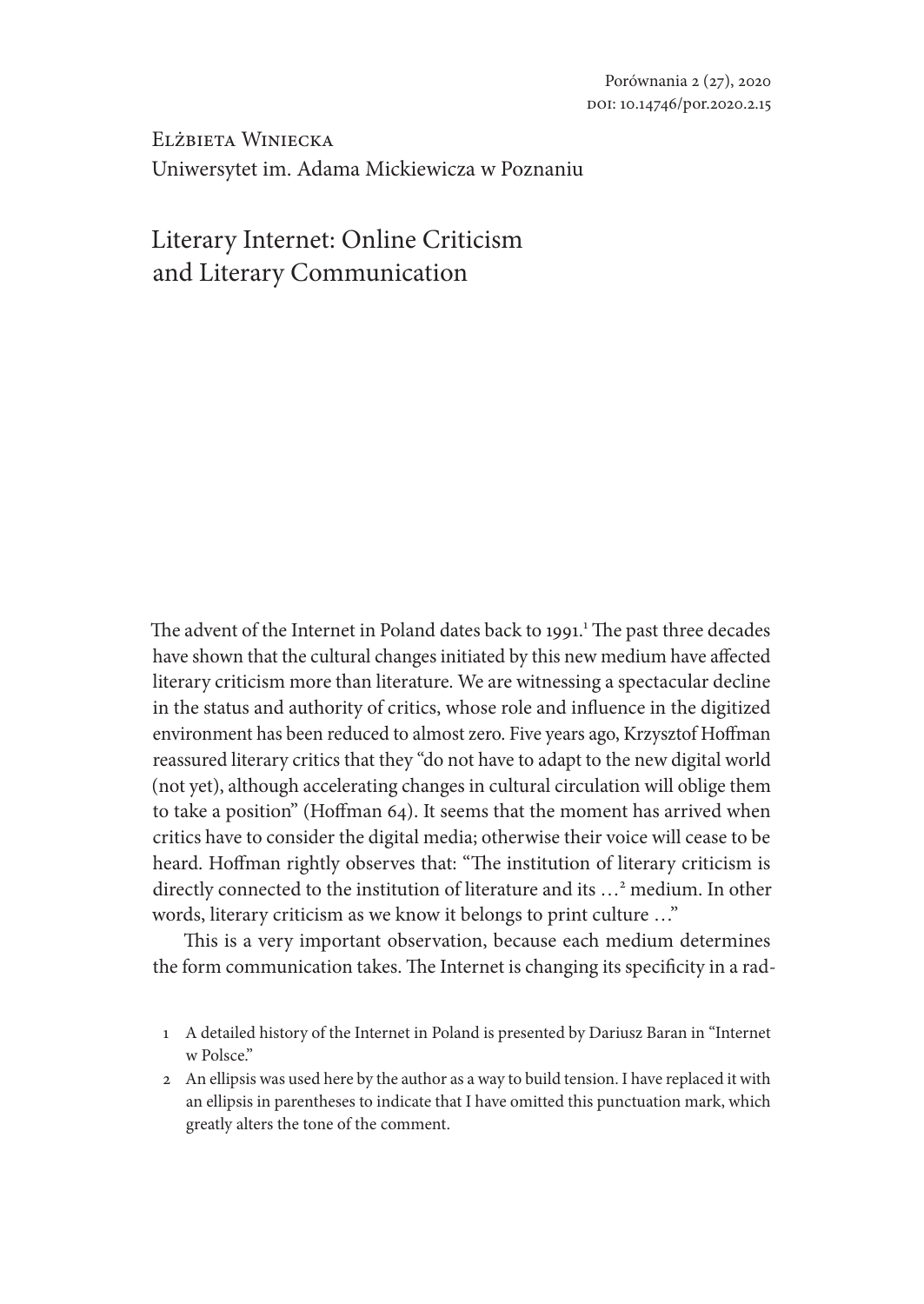ical way. However, the second part of Hoffman's statement about critical literary blogs seems too general:

> blogs in this perspective are not literary criticism, because their environment is not printing, but digital reality. If we are witnessing the dethronement of paper books and the ascent of e-books…, new forms of participation in the conversation about literature should emerge with them.

Firstly, it is hard to agree with the author's contention that e-books will replace the printed book. Secondly, Hoffman incorrectly defines the essence of media transformation. The problem is not digitized literature that is read from the screen (i.e. the mentioned e-books), because it poses no threat to the printed book at all. The medium from which we read literature (whether it is a page in a book or a screen on an e-reader) does not affect the ontology of the literary text as long as it is only a vehicle for transferring words, although it undoubtedly transforms our perception. What is important is the fact that the medium determines the shape of literature, affects its form (structure) and its ontology (what a literary work is and how it exists), and thus significantly changes the entire model of literary communication. Therefore, though Hoffman rightly observes the need to develop new forms of critical literature dealing with online media, he incorrectly indicates the source of this need. Literary critics have to accept the Internet not because we read more e-books, but because the Internet has become an area in which a literary scholar finds a transformed, sometimes unrecognizable, subject of his research. This is also were a critic will encounter completely new readers who are still interested in literature. Therefore, it is not about deciding whether a blog is or is not a form of literary criticism (in my opinion it may be), but about drawing conclusions from the fact that it is a much more effective form of contact with the reader than the columns of a literary magazine. These are becoming a rapidly depopulating reserve of experts, visited only occasionally by readers.

We have to accept that the new reader, brought up in multimedia culture, reads differently. This is well illustrated by the reaction to Przemysław Czapliński's one literary critique published in 2014 on *lubimyczytac.pl* about Paweł Huelle's *Sing the Gardens*. In addition to a few voices praising Czapliński's interpretative mastery (obviously expressed by representatives of the older generation, as evidenced by their enthusiastic comments: "Hats off! … To the young readers of this website—read and learn :)"), one can find the following com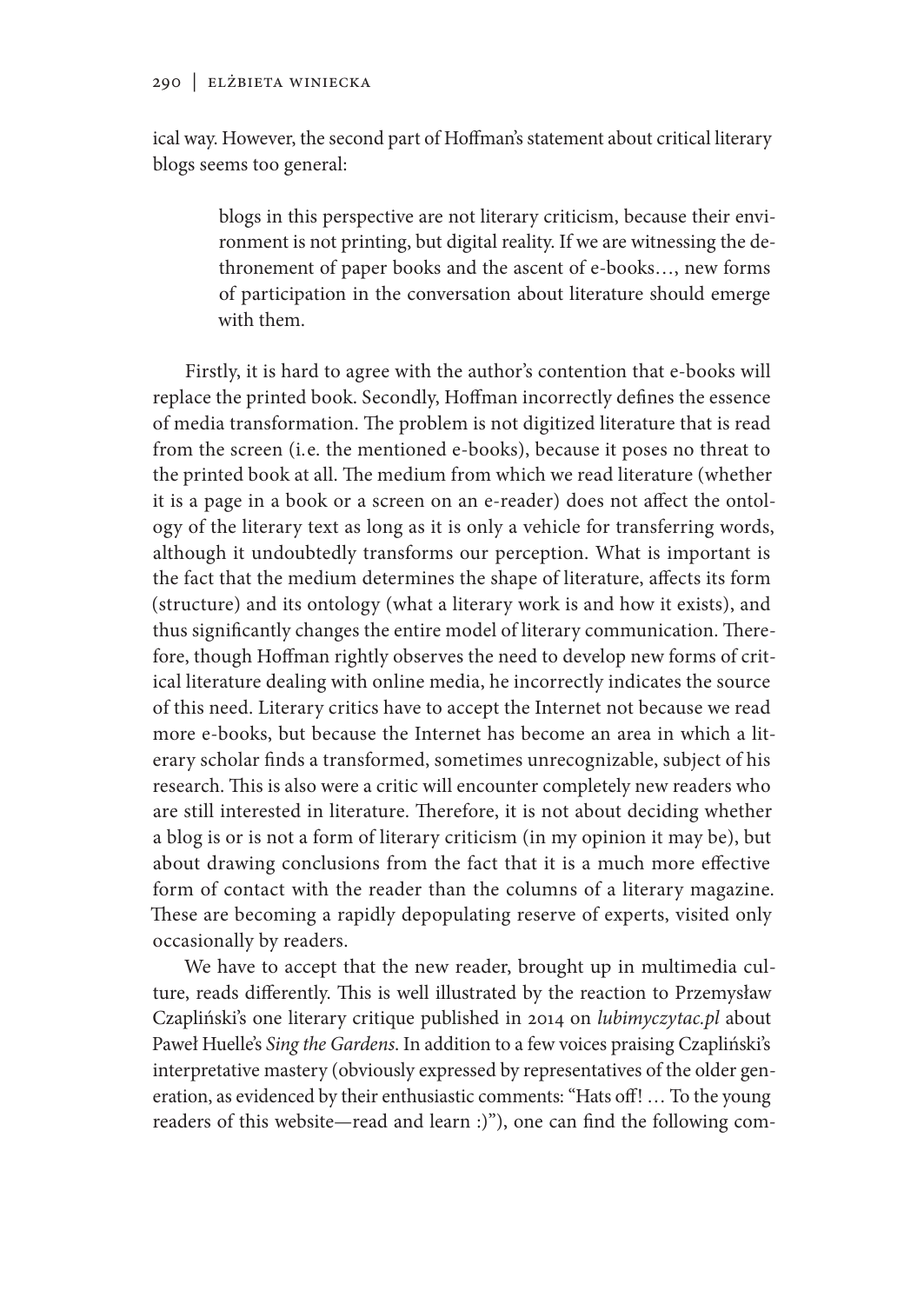ments: "I can't write like this and I wouldn't like to be able to," "If I were interested in reading a review of this book and if this was the only one on the whole Internet… I wouldn't read it. I wouldn't have enough time. Neither would I want to" (Czapliński). The quoted statements illustrate the total disparity between the expectations and needs of Internet users and readers of traditional literary criticism. Such categories as the economy, clarity and unambiguity of the message are also the criteria by which we can ascertain the usefulness of internet criticism, which is not only meant to clearly present and justify the strong points and flaws of a work of art, but to provide a clear answer to the question of whether a book is worth reading. If typical readers (amateurs who read books in their spare time), that is, the majority of readers, find time to read books, they will certainly not devote any of it to reading such expert opinions. There is no time and inclination.

The irreversibility of the changes described above is a foregone conclusion. Cultural, social and psychological changes that have already taken place and which will undoubtedly continue under the influence of the Internet are not conducive to in-depth analysis and reflection. Perhaps, therefore, we have to come to terms with the fact that literary criticism has become the metalanguage of experts without much social significance and influence.

However the fate of traditional criticism unfolds, it is impossible not to notice that a vibrant area of online literary active is taking shape alongside it. Literature is developing outside the print medium, with which it is mainly associated. If we agree that the invention of printing in the fifteenth century revolutionized the development of literature, by making the production of books cheap and accessible, it will not take a great leap to acknowledge that a medium as ubiquitous as the Internet, where most of the content is free of charge, has had an even greater influence on the shape of literature, its production, dissemination and reception. Today, the Internet, which is ontologically on par with offline reality, has provided a space where new hyper-, quasi-, para- and post-literary writing practices are rapidly developing.

When writing about literary communication on the Internet, I have in mind very diverse and often unexpected ways of referring to the category of literariness. For the purpose of these considerations, I would like to adopt a fairly general understanding of literature as a practice of utilizing language, one that, intentionally or not, goes beyond its purely functional use. Such a definition inevitably invites an association with Jakobson's category of poetic function as an ordering principle of surplus signification. Unlike formalistic and essentialist assumptions, the approach proposed here, despite superficial analogies, is definitely closer to the relational position (neopragmatic, especially post-con-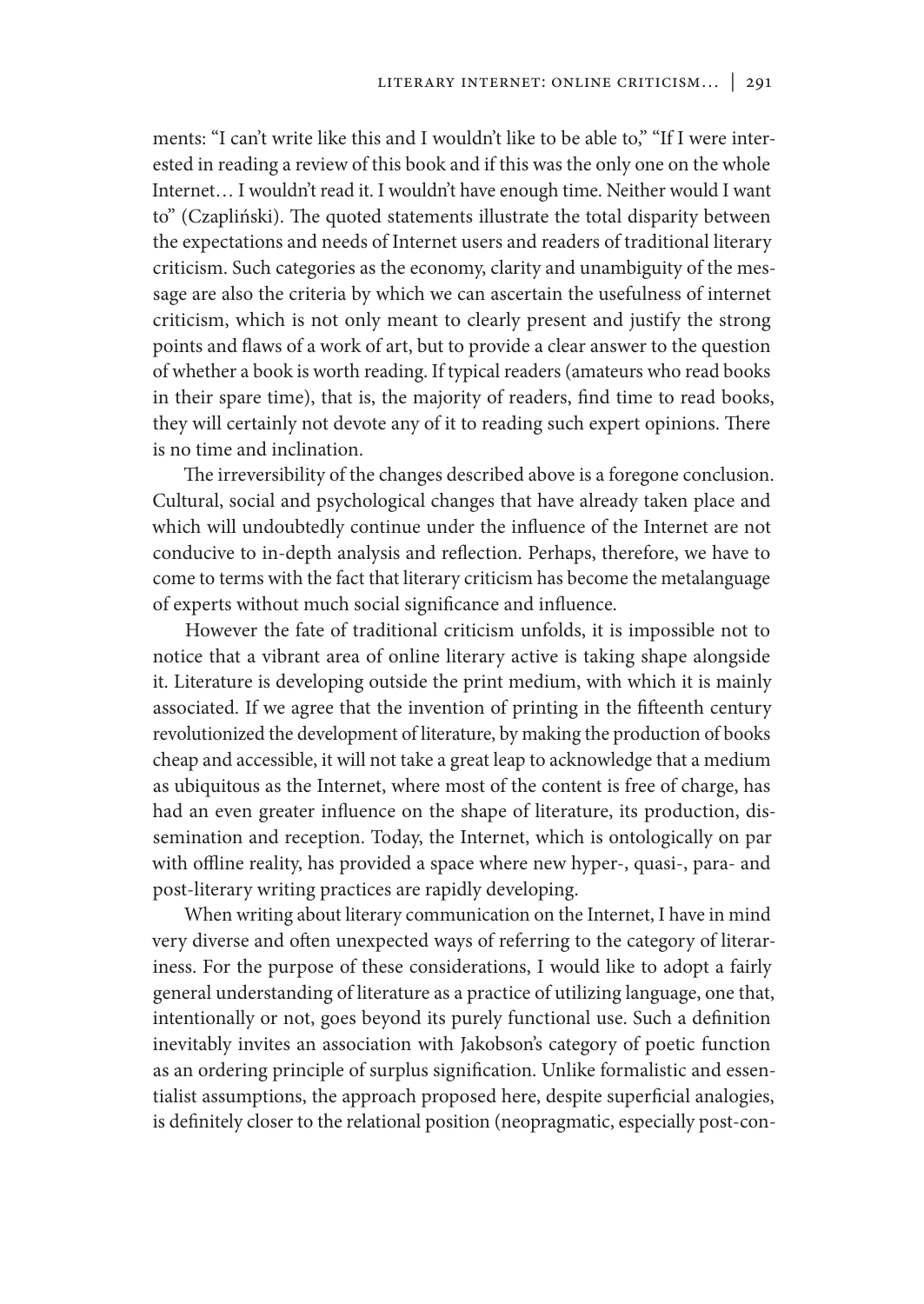structivist), reflecting more adequately the situation of online literature, where often the complex context and the reader's attitude determine the literary status of a given statement. Refining this definition any further would require referring to methodological issues, which I am trying to avoid in these considerations. Given their diversity, it is difficult to find a set of characteristics that would encompass all the practices connected to the terms *literary Internet* and *online literary communication*. Some of them are quite traditional narrative forms, such as fan-fiction or Facebook stories, others are writing practices that verge on literature, journalism and metacritical reflection (like some blogs), while others are avant-garde experiments that are self-aware and sometimes present very radical attempts at redefining literature. They often cross the boundaries of literature towards hybrid and multimedia forms and are created thanks to the advanced use of digital technology. They create a rich and diverse area of electronic literature that is constantly developing and diversifying. However, this does not fit into the field of my interest concerning so-called digitized literature, i.e. electronic versions of printed works (e-books, PDFs) or of works whose properties (ontological, epistemological, pragmatic) would not change after printing.

All the mentioned cases are connected by the fact that they arose in a digital medium and are realized in this altered site of communication, thus opening up new developmental perspectives for literature. Thanks to the Internet, writing and reading are no longer the same.

This text is largely a collection of questions and doubts that I ask myself when thinking about online literature and online literary communication, and, above all, about the competences and possibilities of literary criticism, which should keep pace with the changes in culture and literature. I would like to present an abbreviated account of them in an attempt to constructively outline a new way to analyze the kind of literature that is developing online. It should also be mentioned that I will not attempt to reconstruct the state of Western research, which is much more advanced than in Poland in terms of both theoretical and critical literary reflection as well as creative activities. I will focus instead on the state of Polish research and on the main areas of interest of digital literary scholars, who, of course, draw on the findings of Western researchers (e.g. Jay David Bolter, Aspen Aeresth, Richard Grusin, Katherina Hayle, John Cayley, Alan Sondheim, Stephanie Strickland, Rita Raley, Matthew Kirschenbaum and many others), but adapt their research to their native realities and possibilities. These digital literary scholars, who are incidentally also often creators and authors in their own right, are dedicated to promoting electronic literature and explaining its properties and specificity.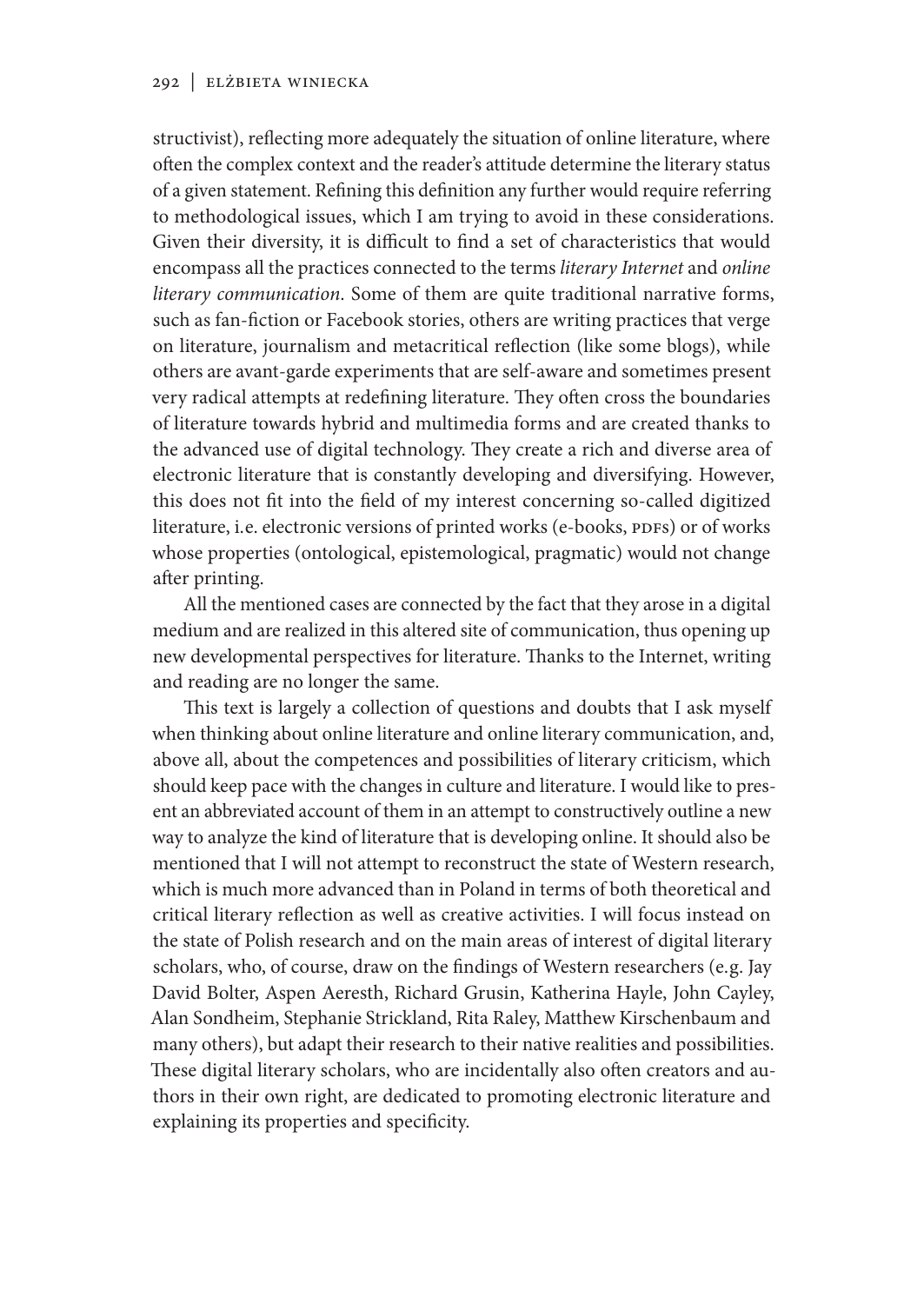Lev Manovich's<sup>3</sup> classic definition of digital media allows us to indicate the main differences between printed literature and digital literature (electronic, online). Manovich considered **numerical representation, modularity, automation, variation and cultural transcoding** to be the features of new media. What this means is that every digital object is written in a mathematical language and can be subjected to algorithmic processing. Digital objects are created using programs, templates and scripts. They also propose a kind of matrix that defines the limits of a writer's and recipient's freedom, as they are always dependent to some extent on the programmer's project. That is why digital works are more often created as collaborative works, co-created by computer science, graphic artists and writers. In the West, the author is usually also a programmer, and in Poland digital authors are increasingly also specialists in digital technologies. Because the digital object (hypertext, animated poetry, generative poetry, etc.) gives the reader a wide range of possibilities in how it can be brought to life (course of action) in the act of reading, the number of possible versions of such a "concretization" is sometimes very large, which makes the digital object appear to be fluid and infinitely variable. Of course, the reader/user only seemingly has unlimited freedom to decide on the shape of the work; in fact, it is the author who decides how much creative freedom to give the reader. A digital object is a kind of musical notation, which materializes in various versions with each interaction. It is also important that thanks to digital media the narrative, considered until recently a natural cognitive structure, has gained a rival method of organizing information—the database. It has become an independent cultural form, one that creates a new model of the world and human experience, while also transforming perception. This is worth remembering, because multimedia structures also affect literary communication. And finally, last but not least, we are dealing with two layers with regards to digital objects: computer and culture. The former, based on mathematical rules, influences the latter, which under the influence of digital ontology, epistemology and pragmatics, develops new genres, new organization of content and new content. Discrete signals (bits of information) of no significance in themselves, decide on the properties of the cultural layer available to the user. This is an extremely important fact for the researcher of digital literature, although they are reluctantly taken into account by humanities scholars, mainly due to insufficient competence in the field of information technology.

In the field of literary studies, poststructuralism questioned the essentialist definitions of literariness, and in the deconstructive approach, the text

<sup>3</sup> See Liev Manowich's *Język nowych mediów*.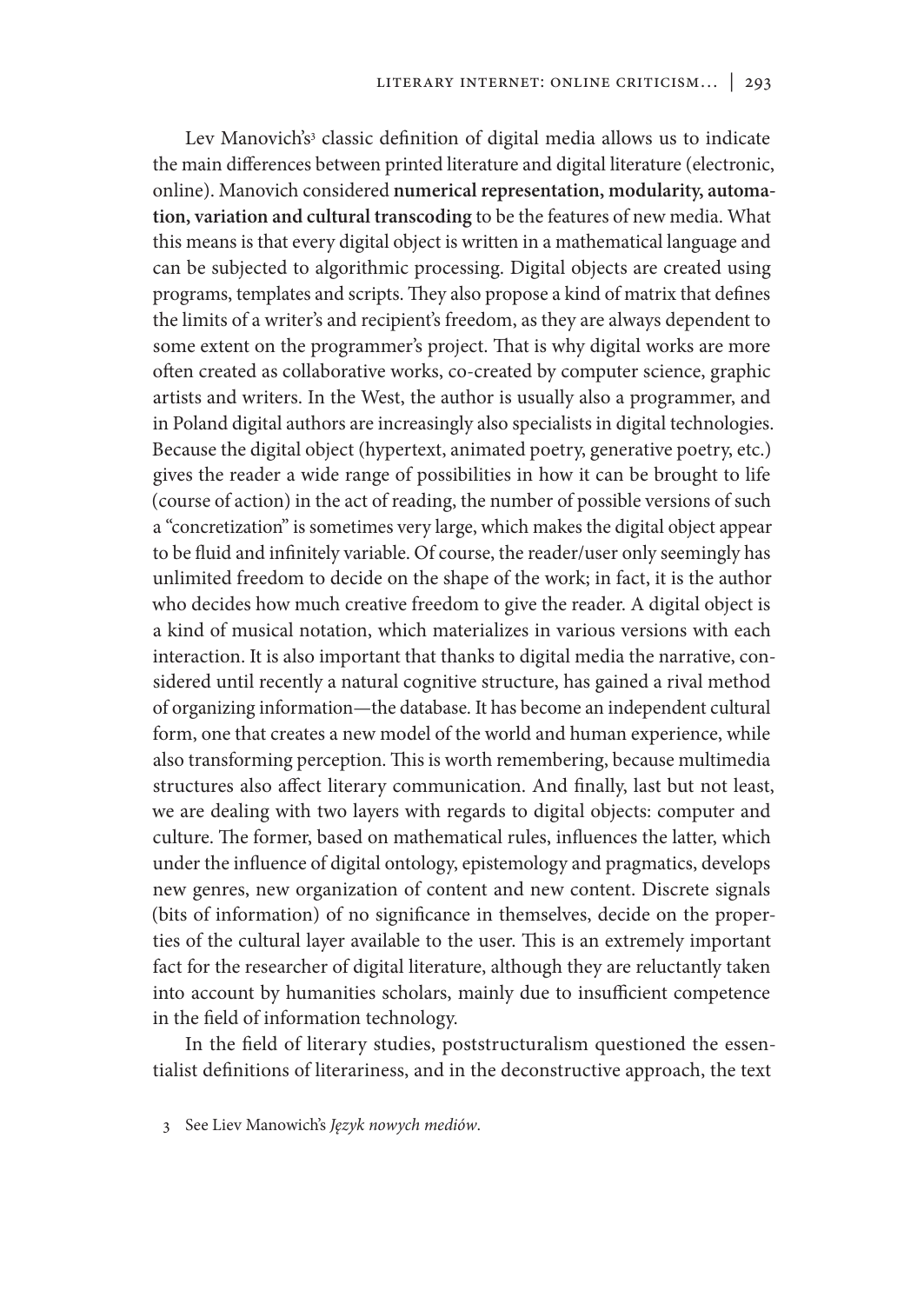is viewed as an unstable network of sense-productive signs. The appearance of the Internet, according to many, has brought about a radical blurring of the margins of literature and other forms of non-verbal communication. For this reason, the term "post-literature" is used to define it, a term which, on the one hand, indicates its roots, but on the other, embeds it in the context of contemporary problems of defining phenomena, arts and disciplines. The Internet, as a hypertextual multimedium, dematerializes products which were previously composed of various substances. Because it is digital, it can combine objects previously belonging to different codes into one message. In addition to verbal language, images, sounds, movement have become part of literary communication. Also, if we consider the visual-sound component of language to be a basic building block of literary communication, then in digital works, each such elementary signifier (phoneme, morpheme or meme) is founded on an invisible digital substructure, numerous bites constituting a basic unit of information, an amount so immense that it defies negotiation and interpretation. Whatever it is we are looking at on the screen is written in binary code. In other words, every sign on the Internet has its cultural and technological dimension. Usually, when we look at the screen, we focus on the external, cultural layer of the content: words, images, sounds, their connections, relationships, and references. We interpret what appears on the computer screen in accordance with literary and critical standards, paying due attention to every detail. As humanities scholars, we focus not on system activities but on the semiotics of the message. What constitutes the foundation of the visible, its hidden mechanisms, remains invisible to us.

By not addressing computer technology as the foundation of modern communication, including literary communication, we are, perhaps deliberately, evading the important problem of online literature. We are hiding from view the uncomfortable, unknown, and incomprehensible. Omitting the programmable layer of content obscures our knowledge about the work, rendering it incomplete and perhaps even false. However, accessing code requires familiarity with programming language (such as html), which remains rare among humanities scholars and literary critics. Unfortunately, without knowledge of design software, HTML, and rudimentary technical principles of the Internet, a literary scholar finds oneself in the world of digital texts much like an early twentieth century anthropologist in the Amazon jungle. Here, perhaps, lies the reason why conservative lovers of literature are so suspicious of new literary developments. Ignorance of the mechanisms responsible for the creation and existence of e-literature bars critics from going beyond the cultural layer of a communicated idea, thus risking a superficial reading, one that is at odds with the inherent rules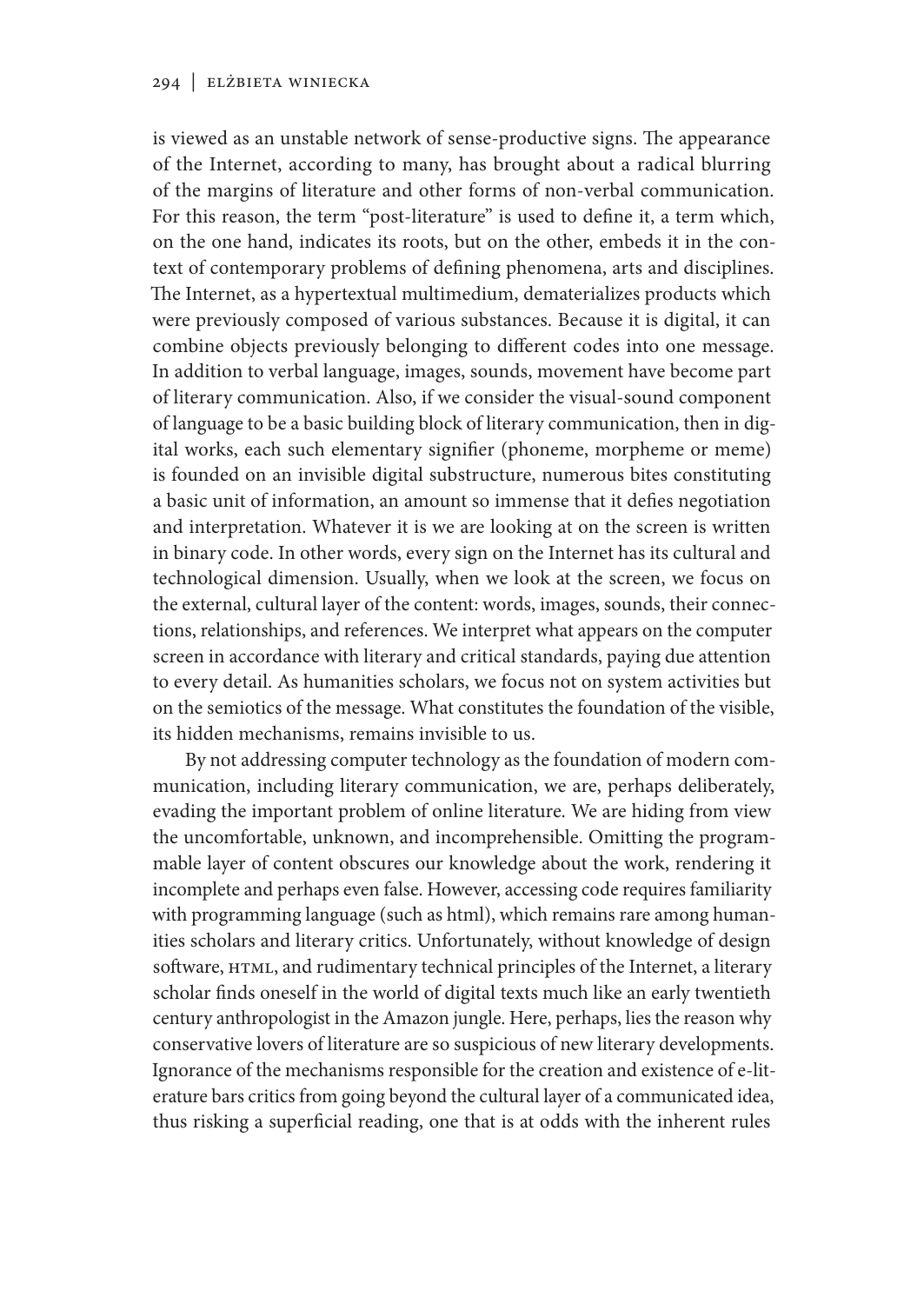of the work and misses the essence of such developments; or it can encourage the critics to develop their competence to include the basics of programming.

All the features of the digital work briefly discussed above redefine the role and place of the reader. Researchers typically point to interactivity as a feature that distinguishes electronic literature from printed literature. It seems useful to make a distinction between *interactivity* (*interaktywności*) and *interaction* (*interakcyjności*). The first is a feature of an electronic object and consists in the user receiving information and responding to it. This is how all computer games work, requiring the player's activity to start and operate. A significant part of electronic literature is interactive: without particular actions on the part of the reader (clicking on a link, entering a command, selecting one of several possible options) it remains unavailable. However, interactivity is a feature of a digital object, i.e. a program, electronic equipment, and applies to human-machine relations. To describe the interactions and reactions of people participating in the type of communication enabled by digital devices, I would use the term *interaction*. Thus, social media and the attendant writing practices are based on *interaction*, that is, on the mutual, dialogical interaction of the sender and the recipient via the medium. The sender posting a comment, meme, GIF or tweet awaits the reactions of the recipients. The appearance of new information is treated as an invitation to comment and exchange thoughts, often reconfiguring this information in a creative fashion. In this way, the model of virtual communication based on *interaction* is realized.

The beginnings of electronic literature date back to the 1960s, when computer-programmed poetry appeared in the United States. It was followed by literary hypertexts, first created in special programs (StorySpace) and saved on floppy disks, and then on CDs. The next stages of the development of hypertextual literature, available online since the 1990s, brought with them hybrid multimedia forms created using more advanced graphic programs, including simple animations, voices and sounds in the narrative. In Poland, the first hypertext appeared in 2002 (Sławomir Shute's *Block*), and in the twenty-first century came the development of other forms of e-literature that had appeared in the West a dozen or so years ago. On the Electronic Literature Organization website, operating since 1999, one can find a fairly comprehensive list of various electronic literary work, such as the following:

- hypertextual fiction and poetry, available both offline and online,
- kinetic poetry created in Flash or another program,
- computer installations that require the recipient to read or contain other literary aspects,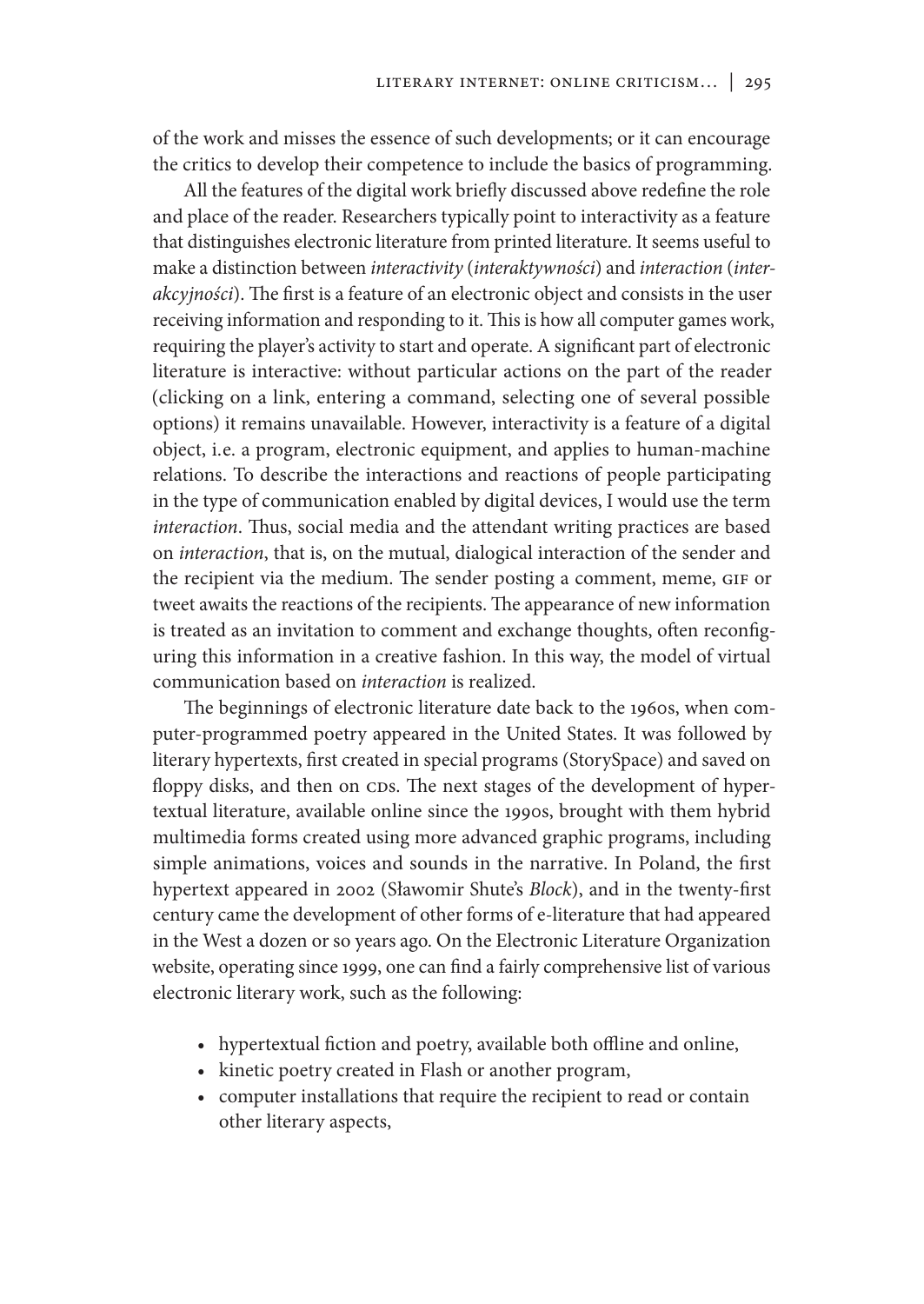- bots, known as computer persona capable of conducting conversations with the user,
- interactive fiction,
- literary applications,
- text, email and blog novels,
- poems and prose generated by the computer, often interactive,
- collaborative work, enabling readers to co-create the text,
- literary online performances that develop new ways of writing.

This list is constantly expanding with new genres, which are published in subsequent volumes of online e-literature. Even now to this list we can add code electronic literature, which combines computer code with the natural language. E-literary genres also include e-mail novels, cell phone novels, geonarratives (i.e. GPS narratives assigned to places), literature for mobile devices, which combines real space and virtual narratives, and interactive drama, also available in the online version. Most of these genres are not known in Poland, and some of them only appeared a few years ago, mostly thanks to Mariusz Pisarski, a writer and promoter of e-literature in Poland. Promoting this type of Polish creativity are poets from the Poznań group Perfokarta with Roman Bromboszcz at the forefront, the group Cichy Nabiau and Resolution Chleb, which included Leszek Onak, Piotr Puldzian Płucienniczak, Łukasz Podgórni and which, after seven years of activity, ceased operations by the end of 2018.

The latest, third volume of ELO from 2016 includes for the first time four Polish works: Zenon Fajfer's *Ars poetica*, Józef Żuk Piwkowski's *Księga Słów Wszystkich* (The Book of All Words), Katarzyna Giełżyńska's *C()n du it*, as well as *Tiger's Eyes*—a digital adaptation of Tytus Czyżewski's poetry by Urszula Pawlicka and Łukasz Podgórni. Electronic literature requires from its creators a considerable degree of literary awareness and technological competence; it tends to be experimental in form and many of its achievements are referred to as cyber-avant-garde. It is impossible not to notice that this work occupies a niche in Poland, with its low level of popularity resulting from it being difficult, demanding, and incomprehensible. Literary scholars have been reluctant to venture into digital literature, preferring rather to cultivate their attachment to the printed medium, thereby demonstrating that the criteria they use to asses the value of a literary work remain unchanged; however, the reason why digital literature today is cognitively attractive is primarily because it broadens the field of literature by introducing a technological aspect, previously unknown to literary scholars, and disciplinary; electronic literature is what film was a hundred years ago, an interdisciplinary and intermedial phenomenon.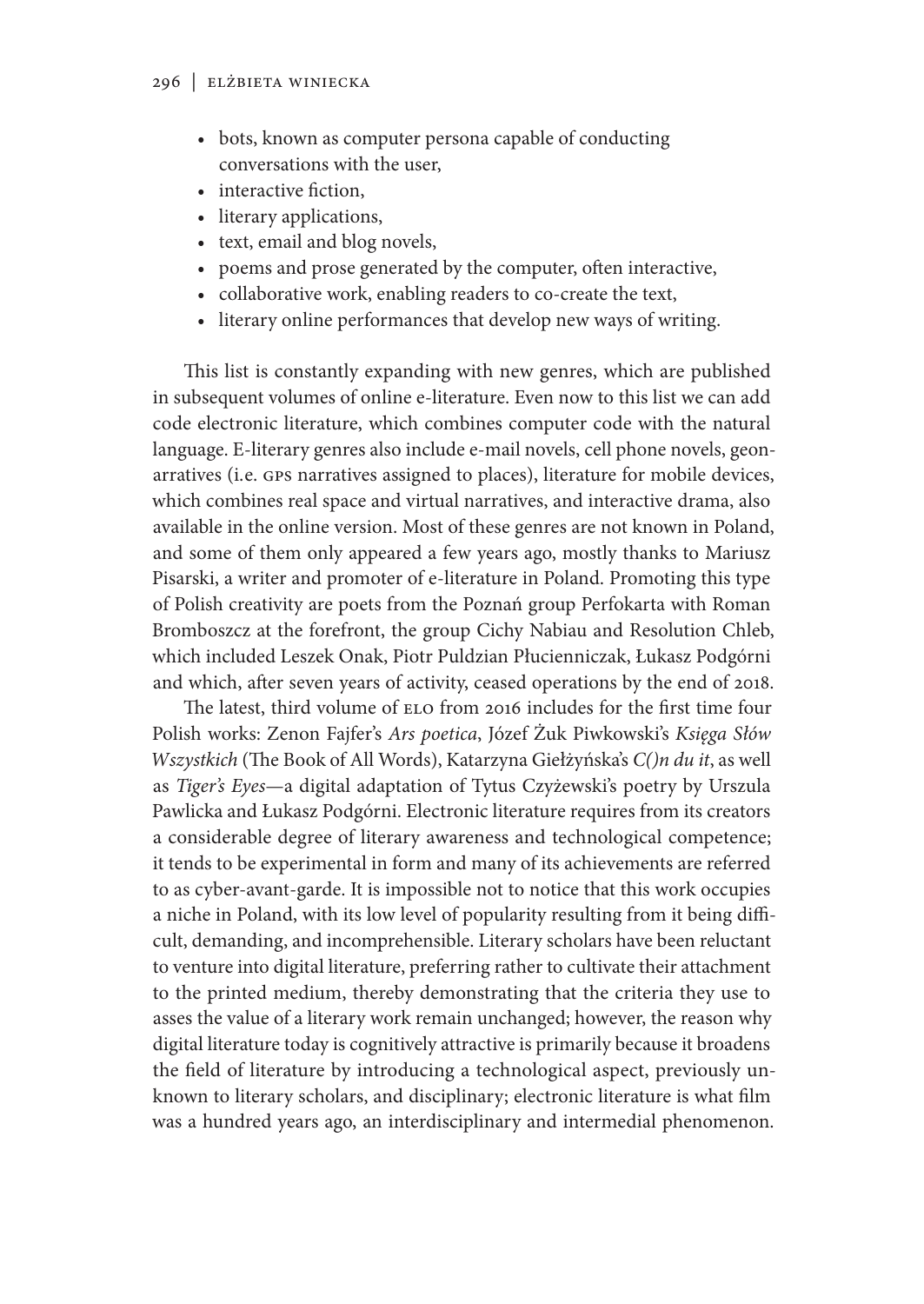Because these works are dynamic, impermanent and multi-variant, they require a process-based approach. This exposes the inadequacy of classic textual theories in approaching work that is not an object but an event. Entangled in a network of various social and technological conditions, these works appear as a dynamic weave of many variable factors, as a network of relations and contingencies, rather than a ready-made text that can be critically reviewed. They gain meaning in interaction, i.e. when interacting with devices, recipients, but also with the cultural environment in which they are received.

In addition to electronic literature, many new, though still traditional, writing practices are being developed online. They are based on building a narrative, they use clear references to printed works, often imitating traditional conventions and using proven techniques of constructing characters and plots taken from literature.

Social media is credited with giving rise to numerous, though not easily classifiable, genres, some of which have gaining a large (measured by the number of likes and the number of observers) group of loyal readers, who follow and comment on subsequent entries. These works are based on collective activities and the interaction of users of websites and digital platforms, who influence the shape of the work being created. Here you can find blogs that flourished before the age of Internet 2.0, as well as Facebook literature, tweeterature, fan-fiction; these are accompanied by a new form of literary criticism, prevalent in the Polish fan community, practiced by amateurs on websites called *analizatornie*. The latter are developing as a new form of critical and creative reading and writing.

While the two earlier categories can easily be identified as developing from the literary tradition, the next one includes liminal forms derived from various semiotic codes. This is where we can find memes, GIFs, copy-pastes, i.e. liminal forms, referred to as logo-visual literature. These are multimedia expressions that have developed in cyberspace, though they are very often also found in the literary tradition. They refer to this tradition and from it they draw their power to generate meaning and critically comment on events. What makes these forms different from electronic literature is their immersion in cyberspace and functional communication, much greater adaptability and no clear declaration about the author's literary intentions. This classification is imposed against the intentions of the creators, who simply play with the possibilities of software, comment on current events, and inadvertently involve in these communication experiments language that becomes one of the means of artistic expression. For these hybrid uses of literary language, which combine functional language and visual messages, we should reserve the term post-literature.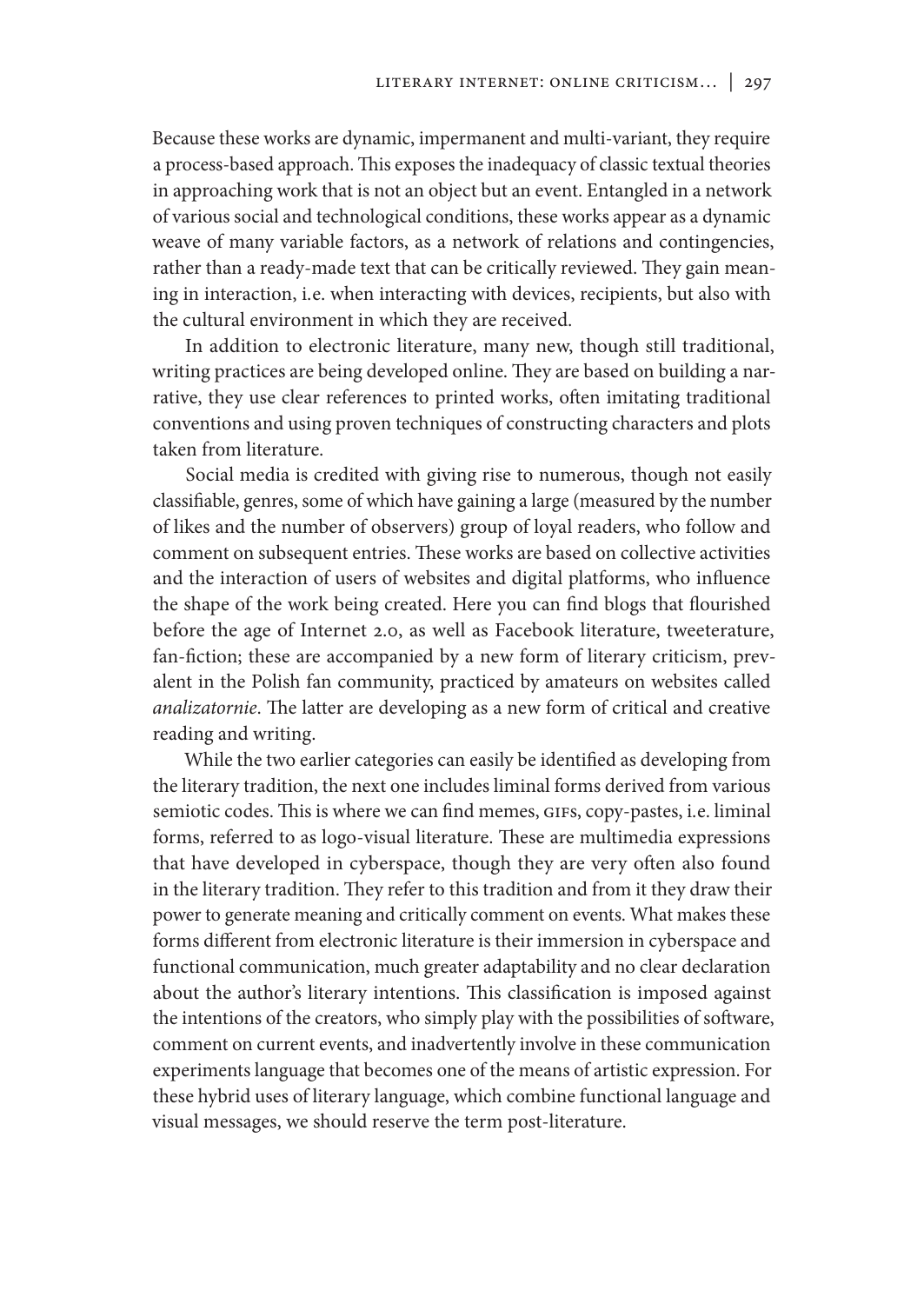Internet literature, in its various transformations and variations, is developing independently of offline literary life, which is controlled by the market, over which one can exercise some measure of institutional control on account of existing publishing laws. The new media reality entails new possibilities, a new sensitivity and new expectations with respect to the offered content and to those who comment on it. That is why, next to writers who publish books (more often also in the form of an e-book), a great number of amateur authors begin writing without feeling the need to enter into the models of literary life established during the printing era. The publication of a book, a volume, or a collection of stories is no longer something that elevates the status of an author, at least that is what they claim. Although the symbolic status of a printed book still signifies that one is publishing "real" literature, there is a new tradition of literary production that breaks with the institutions and values of the era of print. The world of cyber-literature exists on its own terms and does not need analog culture. Therefore, it does not depend on expert opinions; it rejects the authority of critics. However, let us not forget that critics repay them with the same *désintéressement*. Having determined that what is digital is less important and less valuable in artistic terms, critics choose not to venture into the abyss of the Internet. What is striking in the statements literary scholars have made about Internet literature is the remarkable conservatism and the inadequacy of their interpretive apparatus (descriptive categories, criteria of analysis) used in relation to these new literary developments. The medium is not only a medium that provides the recipient with text, but also technology that affects the structure of the work and the communication situation, which literary scholars do not always want to remember. Here the apparently conservative attachment of literature studies to the printed book is revealed.

From the beginning, the Internet has been a medium with literary potential. Some scholars even believe that its nature is fundamentally literary. This is interestingly demonstrated in Sandy Baldwin's book, *The Internet Unconscious*. *On the Subject of Electronic Literature*. Applying a psychoanalytic lens, she shows how electronic literature, which includes all Internet users without exception, is conducive to the emergence of new writing practices. Due to the properties of this medium, the communicative situation, in which we participate every time we write an e-mail, tweet, create a status on Facebook, or even log in to a website to gain access to information, has outstanding literary potential. Baldwin defines literariness very broadly, in the spirit of deconstructionism, as openness to the experience of mystery, encounters with the unknown, unexpected and unpredictable. What is more, the desire for this encounter is inscribed in the forms of activity we undertake, and the uncertainty as to the identity of our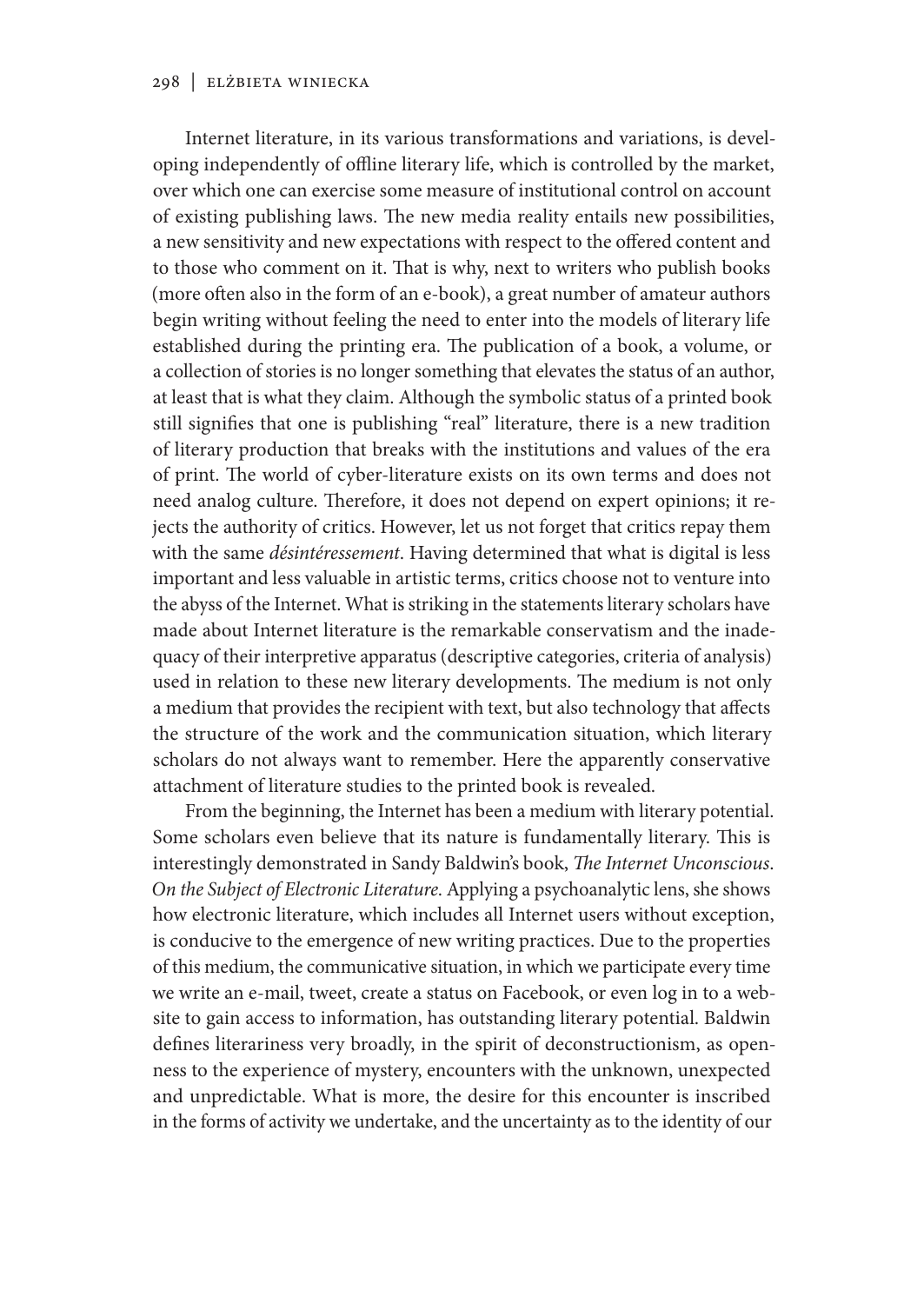interlocutor only intensifies the creative potential of this medium. It is worth appreciating the value of this concept, which exposes the status of a logged-in subject actively participating in cyberspace. Psychoanalysis allows us not only to describe the structuring of fantasy (unconsciousness) and the identity (auto) creation games of virtual entities, but also to answer the fundamental question of the humanities: the condition and anthropological status of an active network user, entangled in the complex dependencies of the programmable medium, of its recipients and of the creators behind it.

The perspective proposed by Baldwin is one of the many from which online literary communication is today critically reviewed. There is no doubt that the medium, which is little over a quarter century old, has created a new environment, and not just for literary experiments. Literature has undergone a profound transformation in the digital environment; moreover, its subject is not identical to that of analog literature. Literary phenomena developing online are the result of a deep ontological transformation, obviously related not only to technological changes but also the following: cultural, anthropological and sociological. The traditional roles of the author, reader, critic, editor have been transformed, and sometimes destroyed. Amateurs are not only creators, but also editors, proofreaders and publishers of their work, which for obvious reasons affects its quality. It should also be remembered that creators and recipients using the Internet have also been influenced by it: their perception, sensitivity, and ability to think critically and reflectively have changed. It is worth bearing in mind this ubiquity of these transformations. For the record, let us add that this metamorphosis concerns not only literature, but the status of all art, to such an extent that it seems difficult to maintain the definition of literature as a monomedium, i.e. a message created in a verbal language. Therefore, if even the word as an unquestionable criterion for recognizing literature has ceased to be its determinant, is it still possible to distinguish literary works from, on the one hand, net art and, on the other, ephemeral functional texts? And are the distinctions and categories (also genological) used in the world of analogue texts applicable to online literature?

The above remarks lead to the separation of two separate but related phenomena. We are observing changes in the condition of literary criticism that are taking place as a result of cultural changes, with the Internet being the main impulse. However, at the same time, changes have taken place in the nature of literature itself, which has expanded to include various e-literary projects available online, as well as forms of writing activity practiced on social networks. At the same time, its ontological clarity has weakened, because literature 2.0 should not be associated solely with words.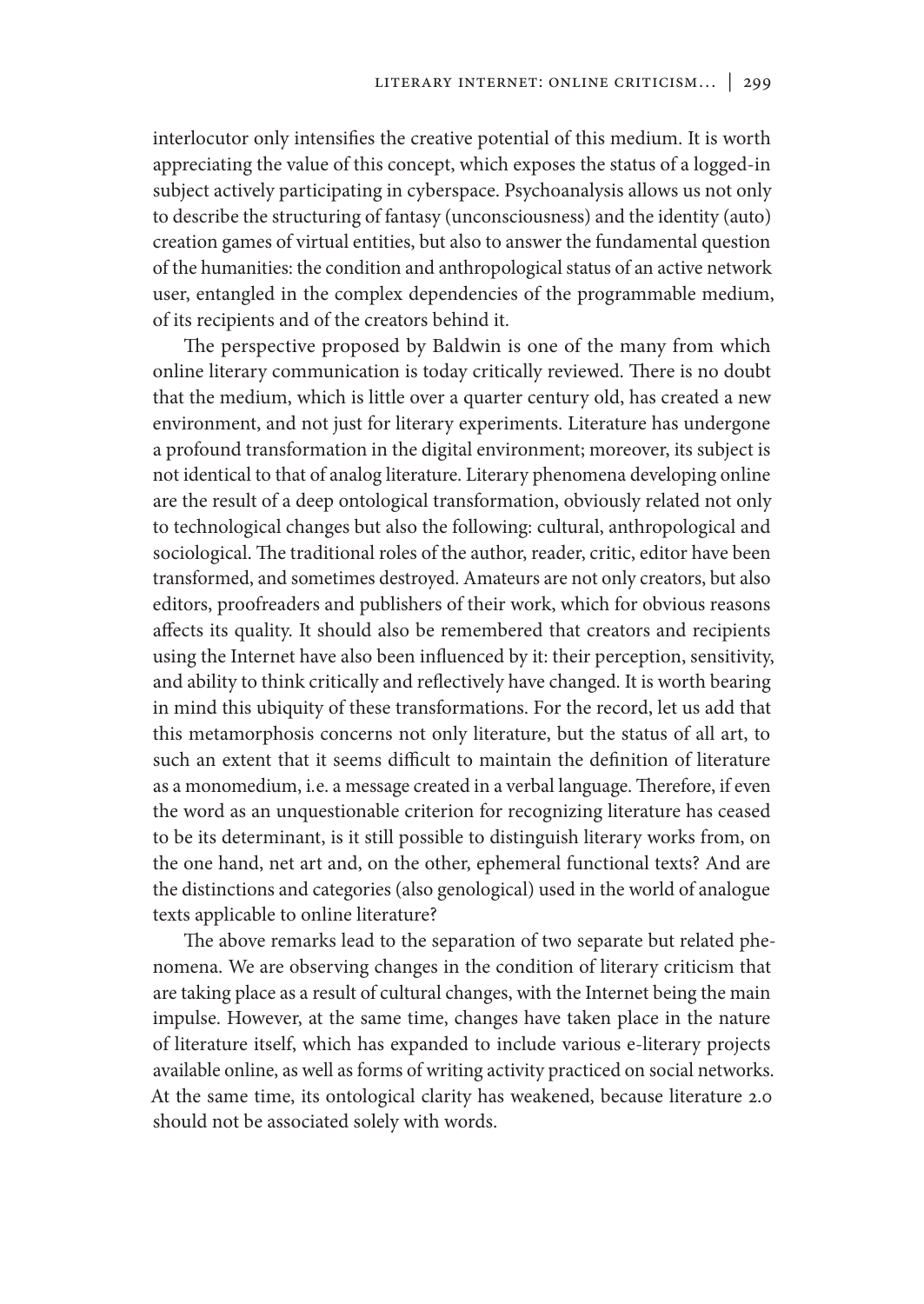In the publication announcement of *The Digital Critic. Literary Culture*  Online (edited by Houman Barekat, Robert Barry, David Winters<sup>4</sup>), which was published at the end of 2017, the model of traditional literary criticism was cited to illustrate the specificity of online literary culture. At the end of the twentieth century, this traditional model was still going strong: it developed within a paradigm characterized, according to the publishers of OR Books, by several permanent determinants: it was embedded on the foundation of knowledge, objectivity, understood as absolute impartiality and withdrawal of the author, who formulated opinions with due diligence. At a time when the computer served as a typewriter, traditional literary criticism had a largely institutionalized, professional, expert character and occupied an important place in literary life, influencing its canon, its readership, and, indirectly, the tastes of its readers. This brief description of these good times ends with a rather dramatic sentence about its potential: "And then the Internet happened." The development of the Internet rapidly transformed global communication and, as such, exerted influence on literary communication.

It is worth adding that *The Digital Critic* was published less than three years after a discussion on literary criticism in the era of literature 2.0 was held in London in February 2015. The organizers invited everyone interested to celebrate the "boom of online criticism," and, through the public nature of the event, wanted to encourage "readers to engage in the development of digital literary culture" ("Literature 2.0"). By introducing the concept of digital criticism, they also drew attention to the different way literary criticism approaches online literature. The book, which summarized the history of the literary internet and collected various points of view, both of skeptics and of the creators involved in its development, indicated one thing: that the future will bring further changes in the shape and status of literary criticism, including the risk of its total collapse in the era of Facebook likes, Twitter wars for instant replies and 1,000 character reviews on Amazon.

The organizers of the London panel were well aware of something that is only now slowly reaching the consciousness of Polish literary scholars: that the culture of the Internet, also in its literary aspect, is the domain of cooperation, commitment and co-creation. Readers are not passive recipients (in the sense

4 The list of contributors and editors of the volume does not represent the academic world; they are editors of online literary journals: "Review 31" exists since 2011, the editor-in-chief is Hoiman Barekat, and Robert Barry is the editor of the technology and digital culture department; "3: AM Magazine" has been in existence since 2000, with David Winters as its the editor-in-chief.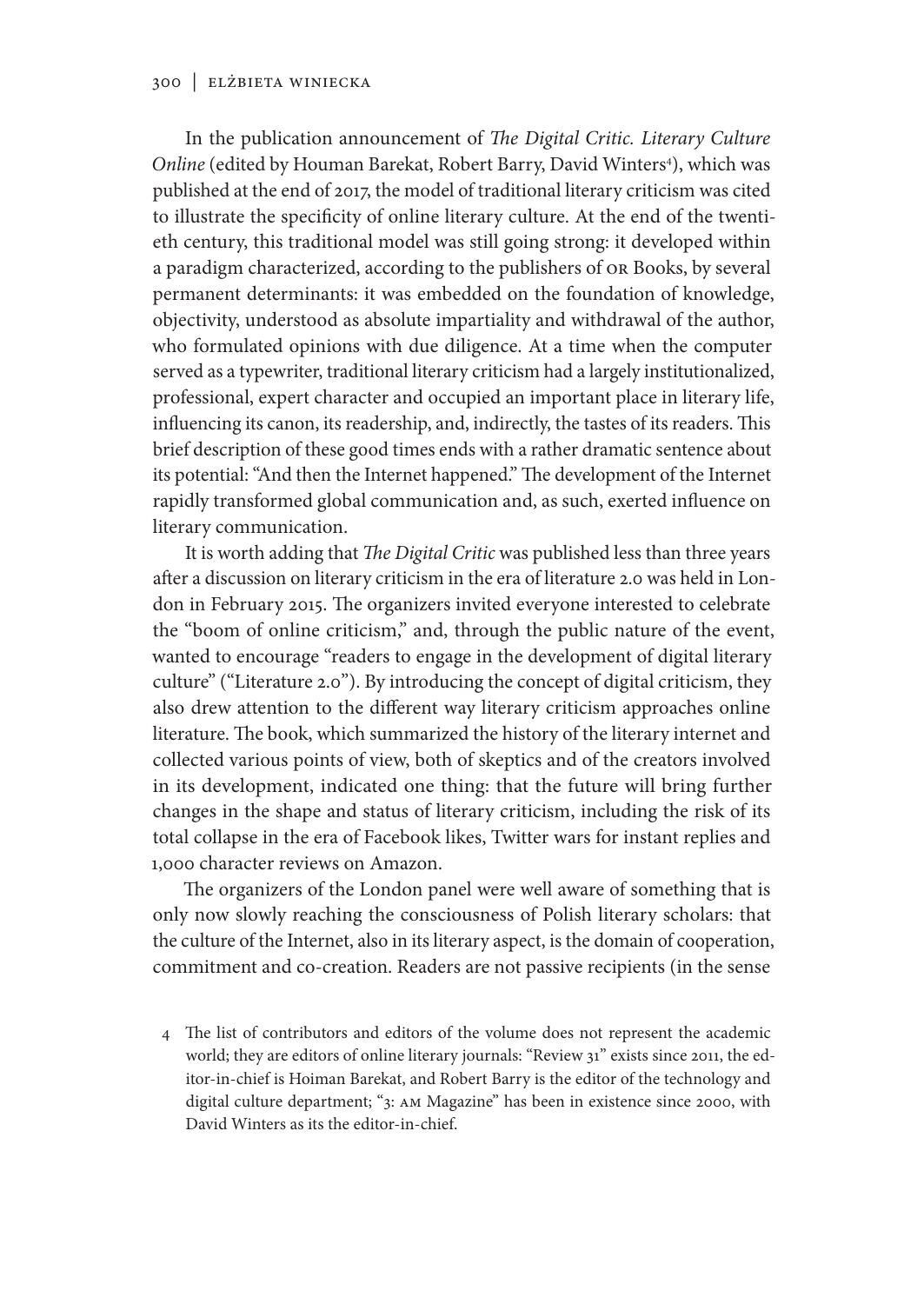that their activity is not limited to reading and interpreting unchanging works of literature), but are co-authors in the sense that they interact with the author and/or work: they read, comment, share impressions, and the authors willingly engage in a dialogue with them. These authors are well aware of the fact that without committed readers giving them likes, sharing their entries, often conducting inspiring discussions, online work, which has a tendency to rapidly disappear under the flood of new contributions, has no chance for a longer life. This is simply due to the nature of social network sites, where information appears quickly and access to it is fleeting. The popularity of Wattpad testifies to the significance of amateur online creativity. The Polish version of the website states that it is "the largest community in the world for readers and writers." You can post your work there without any restrictions and read what others have written and posted. The popularity of this type of writing service, as well as such social media sites as Facebook and Twitter, which are also sites of literary creativity, shows how diverse this amateur literary creativity is in terms of genres, but, at the same time, how conventional and predictable it is; nonetheless, it is developing extremely dynamically thanks to the possibilities offered by the Internet. This is happening without the help of experts, critics and editors. The readers are the reviewers. This concept of new communication is clearly visible on fan-fiction websites, where communities of specialized experts gather to continue, reconfigure and develop their favorite works of fiction.

Genres such as blogs, fan pages are disregarded from the perspective of printed criticism. Serious researchers do not read the opinions expressed there, and it is also rare that a literary scholar runs a critical literary blog (exceptions include younger and middle aged critics, such as Bernardetta Darska, Jarosław Czechowicz, Paulina Małochleb, and Justyna Sobolewska). Digital forms are still regarded as inferior, less valuable. A printed publication, with its system of editorial-publishing-reviewing procedures, is a guarantee of quality. As a result, a widening gap between the two circulations can be observed: print circulation and the world of online communication (also literary) that is composed of numerous independent communities, located ahierarchically, often vertically. The Internet is replete with websites dedicated to books, where anyone can share their opinion and review the text. Institutional and technical barriers and restrictions have disappeared. For this reason, the world of literary criticism is increasingly moving away from the realities of online culture, which is a culture of sharing and exchanging texts, opinions and values.

The clash of these two types of sensitivities, these two models of literature and two incompatible ways of talking about literature can be illustrated with the example of two statements. The first is from an article "Co słychać?" by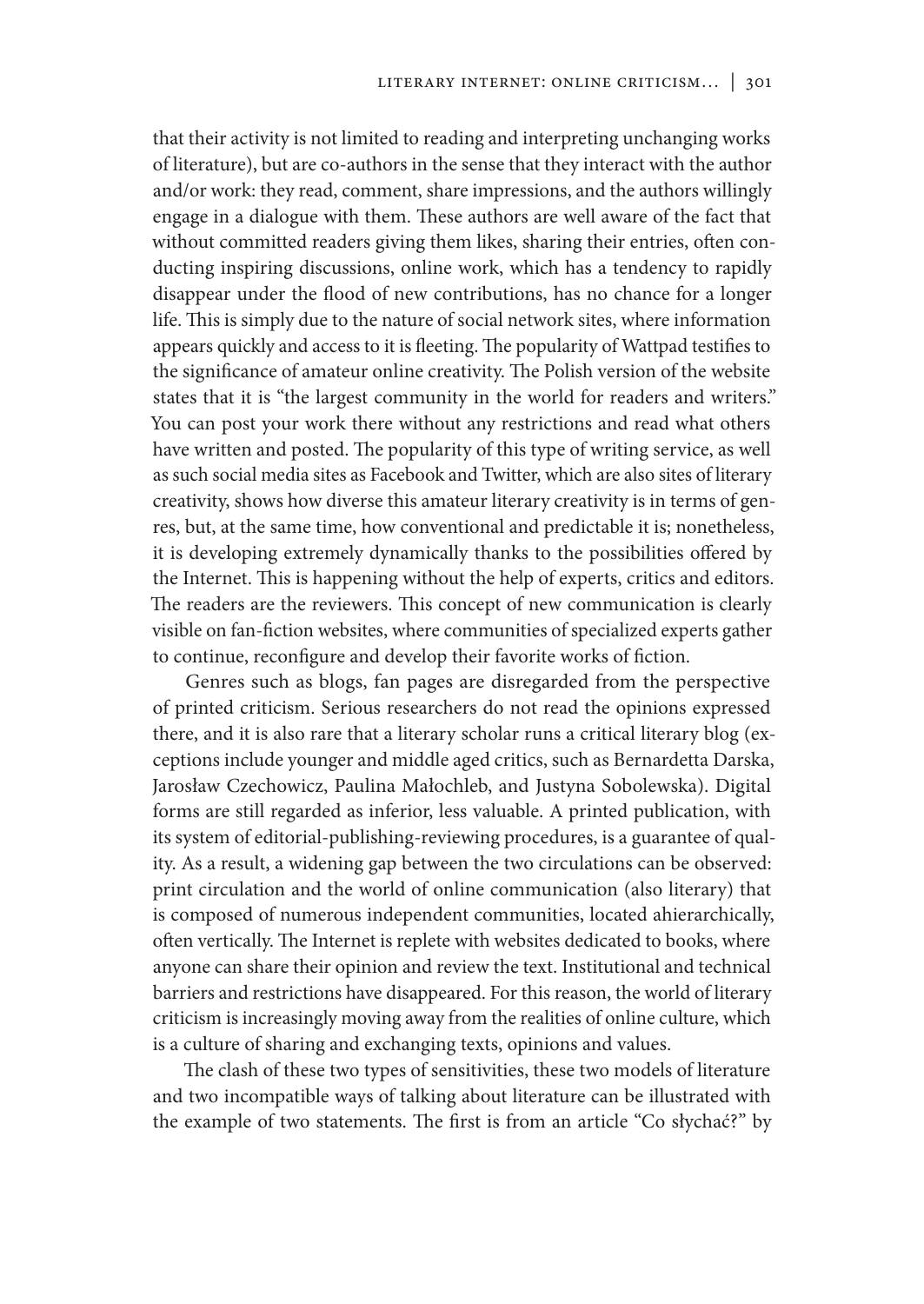Zofia Król, published in *dwutygodnik.pl*, a peculiar cornerstone of traditional literature studies and academic criticism on the Internet. Zofia Król, its founder and editor-in-chief, doctor of philosophy, researcher of culture and literature, uses analytical tools taken from classical poetics and narratology to describe new phenomena, including Facebook literature. The second is from Konrad Janczura's op-ed, mockingly reacting to her article, published in the online Ha!art as part of the satirical series *Trendy srendy* (Janczura). The author is a graduate of the Literary and Art Criticism at the Jagiellonian University, but above all he is the editor of "Popmoderna," a blogger, and a passionate opponent of the existing shape of literary culture.

Zofia Król wrote an article about the new literary genres developing on Facebook. In this article, she lists and characterizes these works, among which are stories about everyday events that authors post on their walls—fairly regular, short, witty posts, usually ending with a surprising conclusion. The author is usually the narrator (Łukasz Najder, Adelajda Truscińska, Grzegorz Wysocki), but the uniqueness lies in the constructed hero, who enchants with folk wisdom, surprising both the narrator and the readers. It is not uncommon, especially when written by professional writers, that they "build up their literariness" and dazzle with linguistic inventiveness (Agnieszka Wolny-Hamkało, Julia Fiedorczuk). Another characteristic element of Facebook mentioned by the researcher is the Facebook article, whose appeal is explained not by topic or style, but by the appeal of the author, who is the main reason why readers follow and like the posts. Król observes that literary columns (Piotr Czerski, Ziemowit Szczerek) often appear first as blog entries, and only then are linked to Facebook. In this case, the blog should be treated as the main platform for the author's statements, while social media provide additional information and serve as self-promotion tools, ensuring that the published content quickly reaches a significant number of readers. However, the opposite is also true: the author first publishes on Facebook, and then moves to blog entries. It also happens that the original Internet publications appear in print, like Julia Szychowiak's *Całe życie z moim ojcem*, published in 2016, consisting of short, surprising dialogues with her father, known well to her followers on Facebook. Collected in the book, they became a record of epiphanies, but not because of the uniqueness of the dialogues, but because of the communicative situation. Short scenes posted on the empty page of the book astound with the brilliance of the phrases used in the dialogues, which gain depth that is easy to overlook on the Facebook wall.

This transmediality is a characteristic feature of the Internet, which creates spaces through which specific types of creativity can pass endlessly. Someone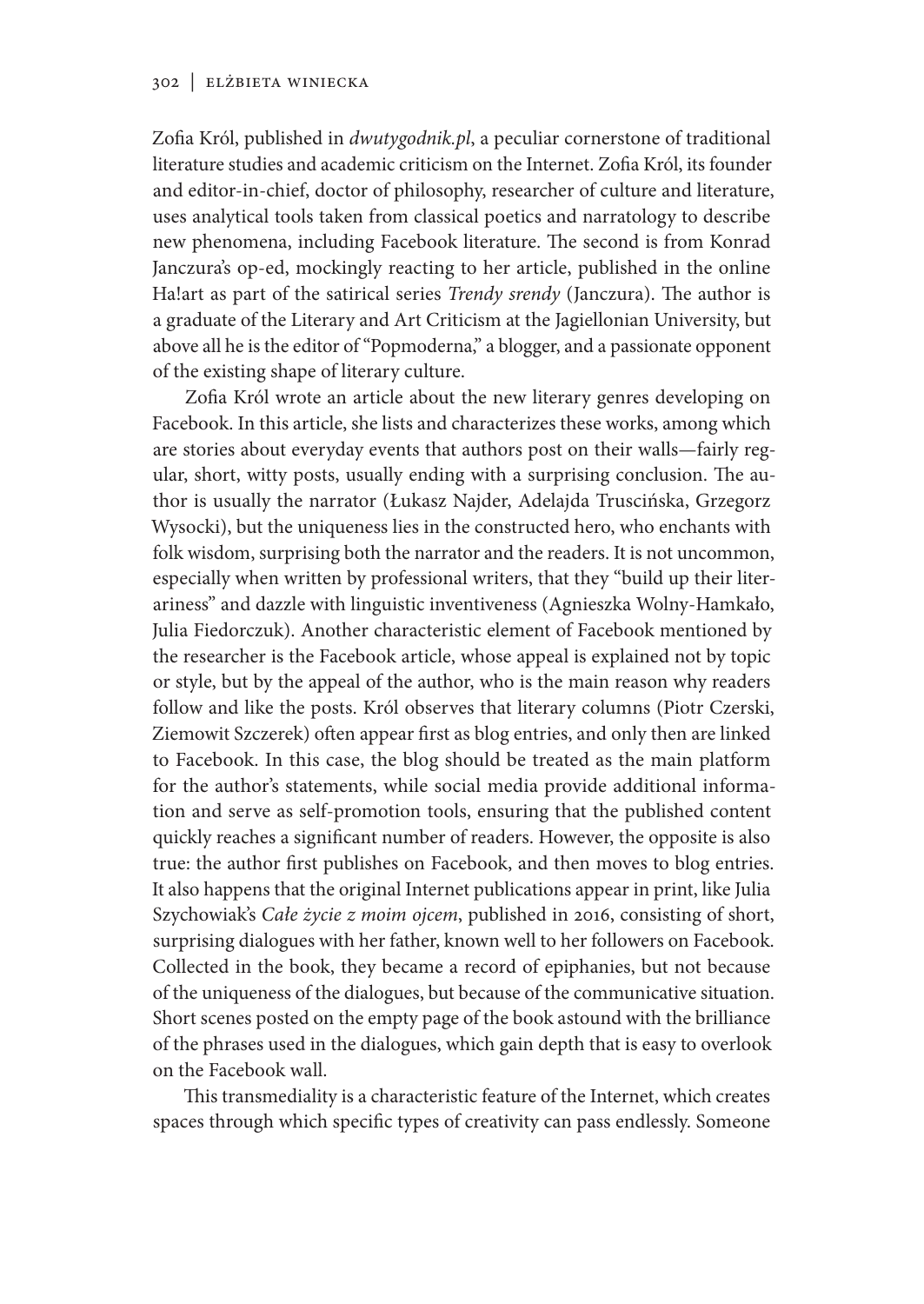who has a blog simultaneously communicates with an audience through other channels, and very often these take the form of supporting and promoting traditional, printed literature, which in some circles still legitimizes the artist. An interesting and probably the most well-known example of Facebook art is Łukasz Podgórni's *Cichy nabiau*, where the author posts his mocking comments, metamems, which are understandable to a group of initiated members familiar with his conventions. Król mentions this page in her article, but she does it in a way that invites Janczura's mockery, who accuses her of failing to understand new communication. It should be emphasized that Król meticulously notes the characteristic features of new literary practices on social media, but does so with sincerity: the fact that character limits often affect language inventiveness, and that they result in interesting stylistic effects. The absence of Polish characters, punctuation and inflectional endings, irritating as they may be to conservatives, can have poetic potential. Other features of this new literature are that it is short-lived and transient in nature, it quickly becomes outdated, and it focuses on events happening here and now. The author is also aware that by describing Facebook literature in such a way, she is working against the nature of the medium, and in spite of the expectations of the interested parties themselves:

> In any case, it should be remembered that analyzing Facebook posts as literature, arranging them into a series and trying to pick out certain regularities, we are acting against the medium itself. The medium, however, takes its revenge by making us scroll forever to find literature from last year. (Król)

A note about scrolling, i.e. perusing through posts, which Facebook arranges in chronological order; this complicates accessing older entries, which emphasizes their short lifespan and is reminiscent of the nineteenth-century episodic publications in weekly newspapers. The analogy is distant, but it allows us to clearly make the point that each medium influences the content and the cultural practices that it shapes. The author concludes her analysis on the interaction of printed and Facebook literature with an important conclusion that is worth quoting in full:

> The medium eliminates the criteria for critical evaluation and the very need for them, though these criteria already find themselves in a deplorable state, as well as traditional literature. At the same time, Facebook posts do a good job at loosing the framework for thinking about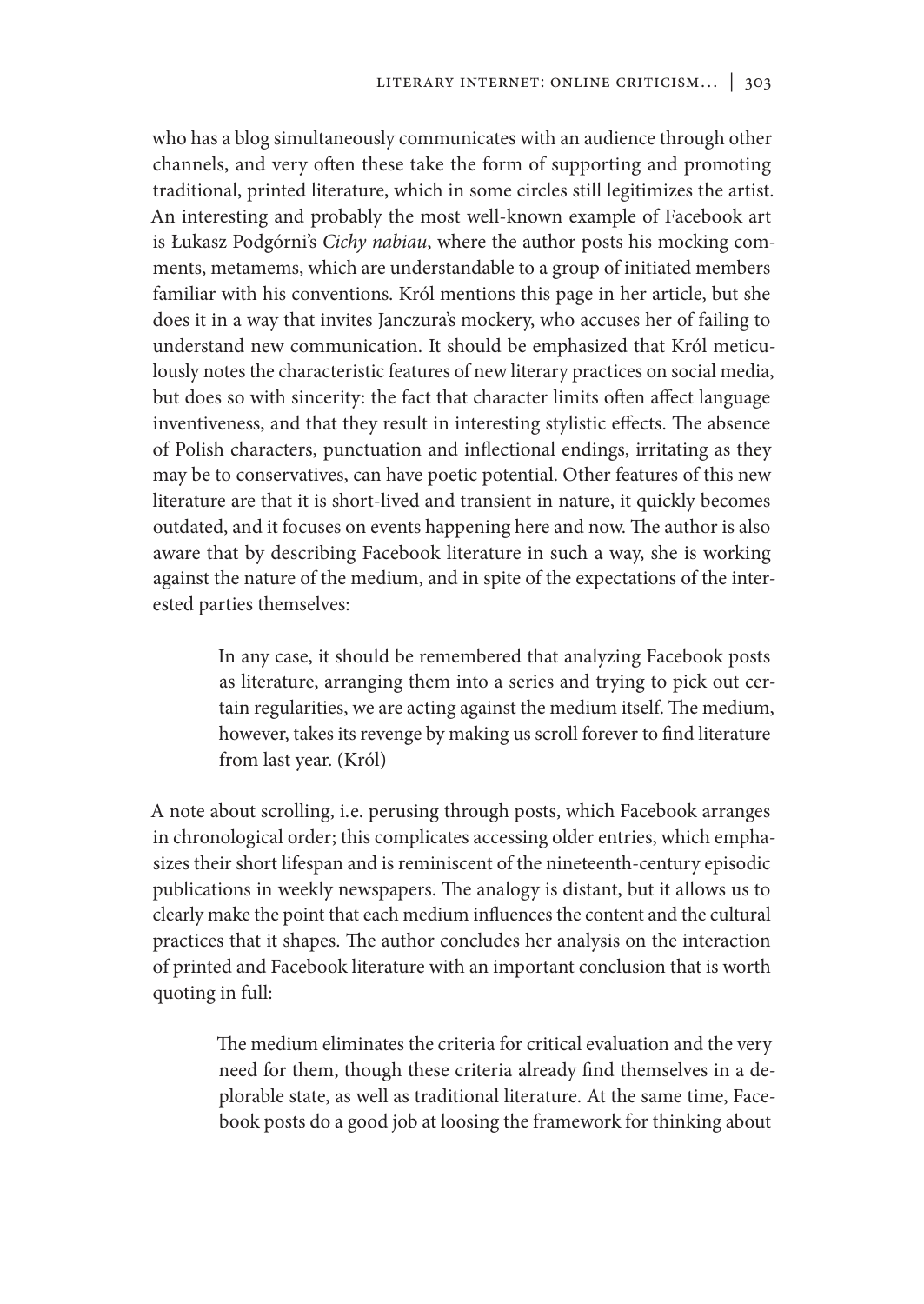literature, something which is much needed in public conversation; they also lend themselves well to promoting literature. They demonstrate that the distance between the everyday world, the status of, say, a hard-boiled egg and sausages for breakfast, and the literary statement depends only on the given context. "What's up?" asks the medium, and the answer to this question may already be literature. (Król)

A response to this matter-of-fact text, written from a perspective that is external to the world of social media, is provided by a scathing article by Janczura, who, as he says frankly, "mocking the biweekly is in his blood." The critic attempts, unfortunately without any substantive arguments, to prove the inadequacy of the researcher's tools and how little can be said about Facebook posts if one does not accept the users' perspective and way of thinking. The object of mockery is primarily the "linguistic buffoonery" used by the authors of the online magazine, the so-called "language of discourse." The young author, who had in the past engaged in literary criticism, mainly in the recently defunct magazine *Popmoderna*, now practices op-ed criticism: subjective, personal, often extraneous. One can, however, extract from his article several characteristic features of the new consciousness shaped by the culture of the Internet. In his polemic with Zofia Król, he assumes that the author behaves like an "uncle at the holiday table" who "blathers on a subject about which he has no clue." Further, the criticism is even more aggressive:

> Suddenly the elite critic extends a gesture of mercy towards this lower form of art mushrooming on Facebook. She discovered that a status update can also be considered literature, since it is a genre cultivated by 'real writers,' yes, the real ones, meaning those published in print. (Janczura)

It is possible to see here the oft-repeated criticism leveled at institutionalized literature, which depreciates the fledging on-line literature, grants awards to authors of analogue literature, who often have a much smaller group of readers than online authors. Further allegations verge on being abusive. Janczura accuses Król of being ignorant as to the existence of electronic literature and the studies that have been done on it, although Król did deal with the former, but described a particular section of Facebook literature, which, although uses the possibilities of the digital medium, is not the same as e-literature.

Janczura is annoyed by the traditional hierarchical literary system based on artistic value, identifying it with elitism and thus injustice. Formal language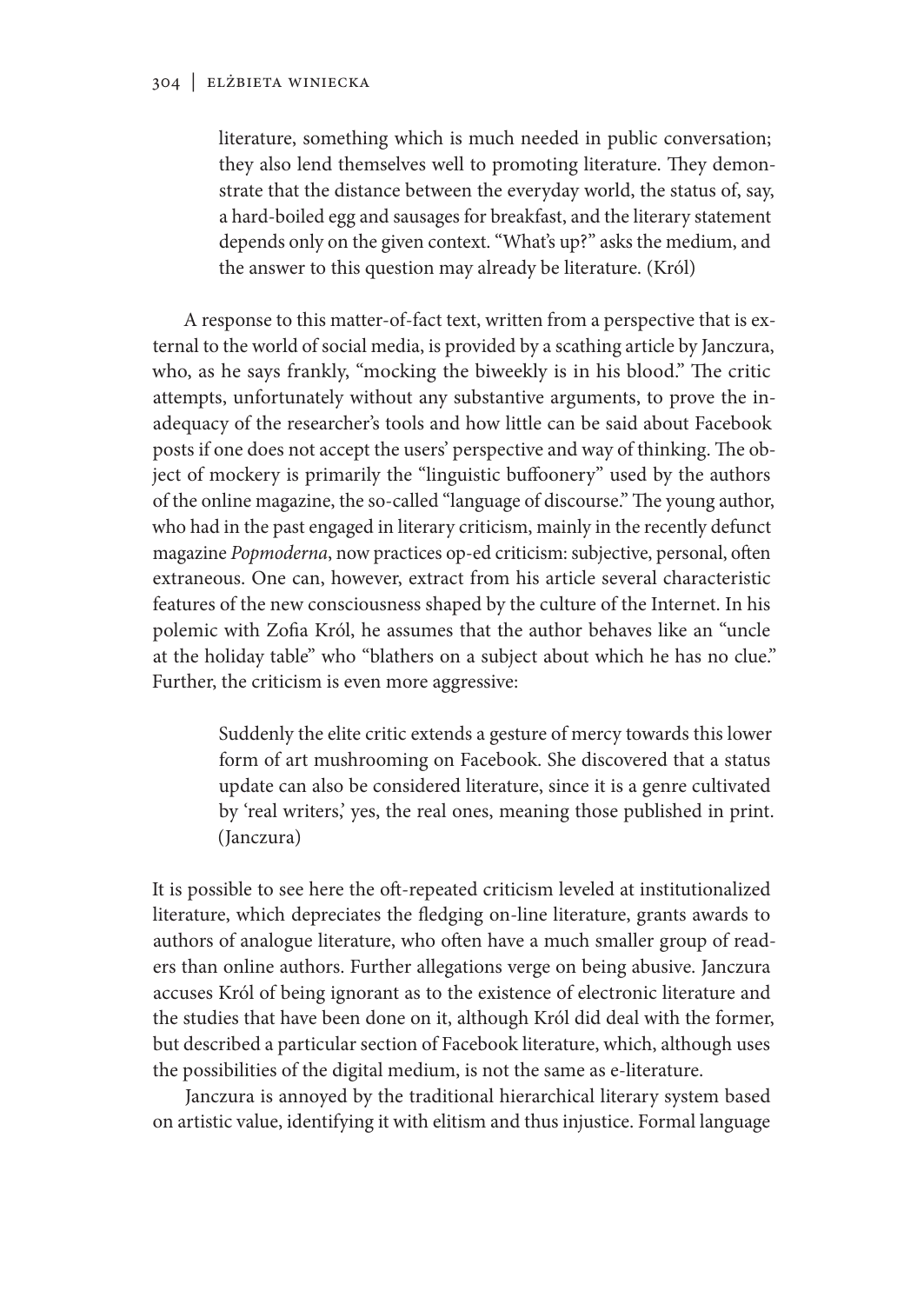and the hermetic nature of literary criticism reveal a lack of understanding of spontaneous Internet creativity, which should be written in a "more normal," less sophisticated, and therefore more sincere language. First of all, he emphasizes that Internet creators do not aspire to be published authors in the traditional sense, as they create their own alternative literary circulation, their own communities, and a system of communication (like meme makers, which for the initiated are a multilevel meta-conscious games).

In addition, Janczura juxtaposes Facebook creativity with the alleged passivity of readers of printed literature, whose only activity is to comment on what others have written. On the Internet, every reader is at the same time a creator, copying, pasting, processing, commenting, adding—and this activity is both a way of communicating with others and a form of the most sincere and authentic criticism of culture, one that is based on mutual understanding and sharing. Janczura also criticizes Król for referring to examples of authors who had already been elevated by a book publication, and thus have the status of "real" writers, and for describing Facebook literature in a language that is so at odds with its spirit:

> you just have to write, it's what you ought to do, because it is serious humanities. There is no semblance of science there, but literary studies by a capital "L," which should in no way be associated with ass kissing. But, Ms. Zofia, why do you respect only real writers on Facebook: Fiedorczuk, Wolny-Hamkało, Najder, Szczerk or Klicka, if, for example, Ola Radomiak from Piotrków Trybunalski is doing so well on Facebook? Ola has not yet published a book, but has collected over 50,000 likes for her efforts. (Janczura)

The confrontation of these two points of view shows that the community of Internet creators, represented here by Janczura, ostentatiously dissociates itself from the official institutions of literary life, along with the hierarchies and assessments they legitimate. It creates a new, ahierarchical space of communication, in which the publication of a book is not a status symbol (though Janczura's own path from online publication to his own printed novel seems to belie such an approach), while the voices of analog critics are treated as evidence of anachronism and lack of understanding of the elementary differences between the world of the Internet (in which lively, dynamic, interactive literature develops) and the world of print, which preserves the old model of writing that is incompatible with the sensitivity and needs of new generations of Internet users.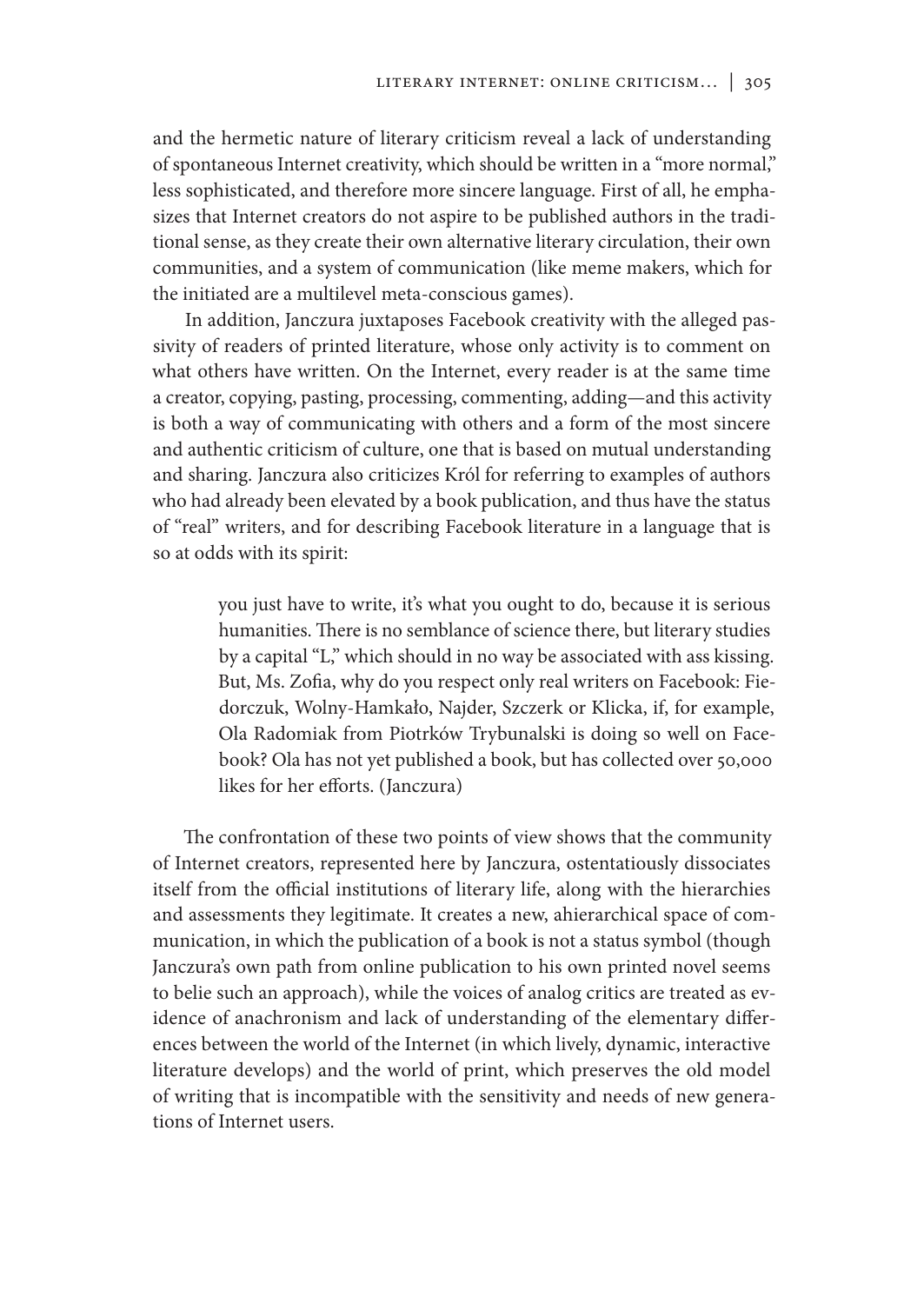The short polemic summarized above exposes the greatest weaknesses of online writers, who create a closed subculture that does not recognize voices other than those from other users. Social media has brought about changes in the mindset of readers of literature. They are now characterized by much greater candor, spontaneity, and the belief that immediate contact between the author and the reader is natural and desirable. In turn, the lesson for researchers and critics trying to reflect on the world of digital literature is that traditional criteria for analyzing and interpreting a work must be extended to include knowledge of the media history and theory and mediology. It is worth suspending judgment and approaching these new forms of literary practice without prejudice, because the sociological and psychological dimensions of these practices are as important as the linguistic exploits in recognizing the new position of online literature. There is no doubt that, from the perspective of the time-honored aesthetic canon, most of the works created online are much less mature and artistically inferior to a standard printed book. However, this should not be stated in the research on online literature. The cognitive dimension of these studies is important. The idea is to better understand the essence of the changes taking place in culture, communication and literature. A thorough and comprehensive description of these developments will yield interesting revelations and insight: also about the condition of literature in the Internet era. Internet literature is not, much like analogue literature, an isolated artistic field, but part of social life. It serves to share views, emotions, and to inspire to action. In this sense, life and literature intertwine intensely, and the classic categories of fiction and originality cease to fulfill the function of organizing and categorizing the different categories of writing. There are quite a few tools to choose from: those developed by psychoanalysis, allowing you to say something about the subject, cultural studies tools, showing cultural changes through the activities of e-literature creators. Mediology raises questions about the role of the medium, which is not only a carrier and a transmitter, but an important part of our communication, changing it and us. Sociology provides empirical data about the number and specificity of online communities, although research is quite difficult here because of the anonymity and dynamics of the Internet. Phenomenology, semiology, anthropology, reception aesthetics; all these disciplines and methods can now be reflected in a new mirror and their usefulness can be rediscovered. The sociology of science practiced by post-constructivists offers ready-made tools, among which the concept of the author-network (ANT-theory) has already found its application in the study of networks.5

5 See Bruno Latour's *Reassembling the Social: An Introduction to Actor-Network-Theory*.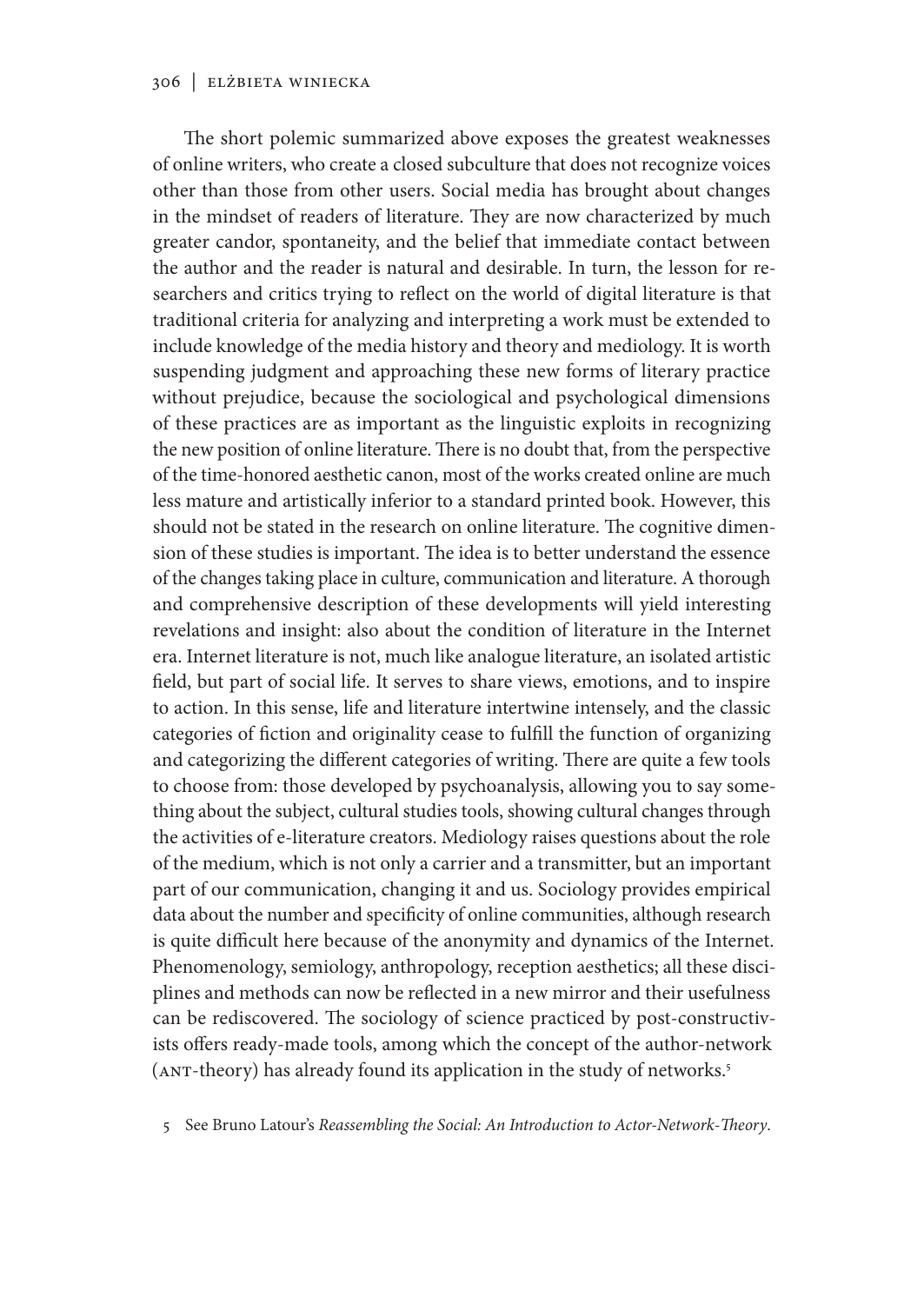Digital literary projects are an answer to cultural changes. The print medium— static, flat, unchanging, presuming passivity and subordination—is no longer able to compete with the new possibilities of digital technologies. That is why literature is not so much dying as it is adapting to the new reality. Digital literature is emerging in much the same way as the avant-garde, which had once tested the limits of expression and communication; today digital literature tests the endurance and competence of readers.

Many of the comments made here are regarded as obvious in the world of digital humanities, but, nonetheless, still merit repeating. With the development of e-literature, there is a noticeably widening division between literary scholars into analog literature researchers and those who recognize the Internet as a new medium of literary practice, one that is significant, inspiring and brimming with important innovations for literary scholarship. Engaging in digital literature requires a literary scholar to abandon many fundamental assumptions about literary research, such as the stability and material permanence of the subject of this research, which has been replaced by the dynamism of digital objects; copyright protection from outside interference, which has largely been annulled by interactivity and a readers' interference into the work as a condition for its existence; perception and understanding of information technology, text-forming mechanisms functioning behind the literary work, which repeatedly exclude a hermeneutic focus on the semantic layer of the message and interpretation as the main cognitive goal; structural continuity, which has been replaced by modularity, etc.

Furthermore, when researching these new phenomena, it is difficult to clearly draw the boundary between a historical and critical literary perspective. The online literary communication that we are interested in is little more than twenty years old in Poland, and as such it is part of modern day life. It is, however, worth remembering that digital literature, on account of its dependence on rapidly developing technologies (new software entail new possibilities), makes it more susceptible to obsolescence than is the case with analog literature. In addition, but also in connection with this, most critics following these new literary developments preserve and recall the historical perspective as a necessary means to explain the specificity of e-literature. This means that we are still approaching these developments from a dual perspective: as those that design the future of literature, culture and civilization (although it is difficult to say that it is the future of literature—contrary to skeptics, it cannot be said that analog literature will be replaced by digital literature), while, at the same time, they talk a lot about the tradition they come from, which they often negate, transform, but never ignore, because the innovations presented as literary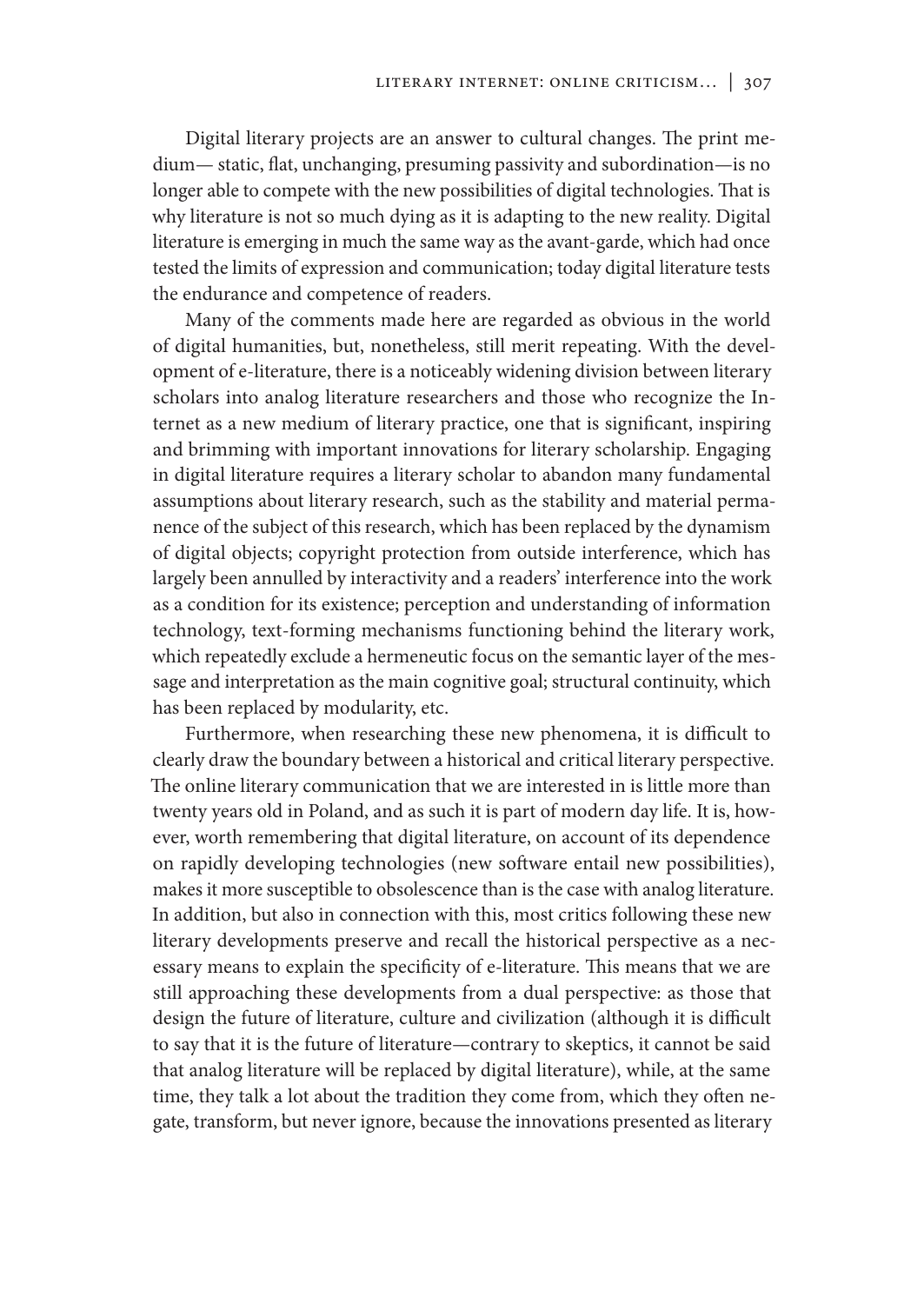necessarily evoke the context of printed literature. Each digital work exists for a literary scholar by reference to a model of analogue culture and literature. This position of the commentator, which is external to the literary Internet as it exists for its users, is obviously a major flaw. Unlike clearly defined and separated roles in the analog world, an e-literature researcher and critic is very often also its co-creator and culture animator.

Mariusz Pisarski, a researcher, creator, commentator, and digital humanist, is an excellent example of a critic who has followed the transformation of e-literature. Another researcher from the youngest generation, Urszula Pawlicka, has adopted a very similar strategy of managing literary life. We should also add Piotr Marecki to this list, the most experienced animator of digital literary culture, editor-in-chief of "Ha!Art." Literature scholars who approach these new developments from a perspective of cultural and literature history are also precursors of electronic literature research: Maryla Hopfinger and Ewa Szczęsna, Małgorzata Janusiewicz, Agnieszka Karpowicz, Agnieszka Przybyszewska, Dorota Sikora, Monika Górska-Olesińska, and Anna Gumkowska. These researchers do not have critical literary aspirations. It is not difficult to notice that cultural studies play a dominant role in the research on media transformations: Ryszard Kluszczyński, Wiesław Godzic, Mirosław Filiciak, Marek Krajewski, Piotr Celiński, and Tadeusz Miczko. This is explained by the extraordinary popularity of culture sciences, which is largely due to the transdisciplinary or even post-disciplinary nature of contemporary humanities. Cultural experts, as opposed to literary scholars, tend to be much more open to new digital developments in the world of culture.

That is why one of the more known and respected American critics and researchers of electronic literature, Katherine Hayles,<sup>6</sup> believes that there is a need to establish research teams that will critically explore the cognitive, aesthetic, ontological, functional, communicative, sociological, anthropological, perceptive, economic, cultural and all other consequences resulting from the emergence and development of programmable hybrid literary practices in the digital medium. Entering the posthumanist space of cooperation between people and machines still remains in Poland a future perspective.

*Translated by Marcin Tereszewski*

6 See Katherine Hayles' *How we Became Posthuman. Virtual Bodies in Cybernetics, Literature and Informatics*.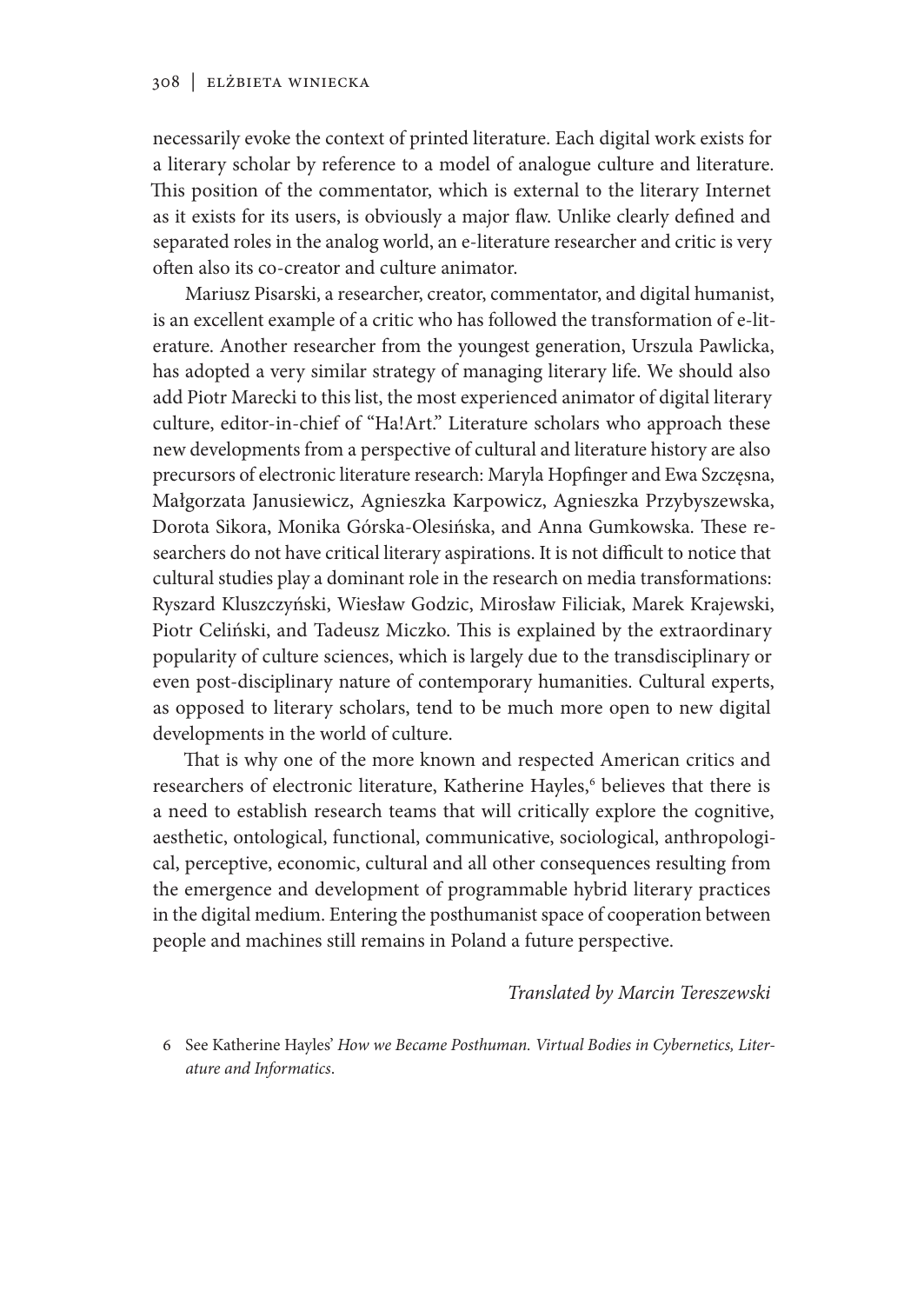### **| References**

- Baldwin, Sandy, *The Internet Unconscious: On the Subject of Electronic Literature*. Bloomsbury: Bloomsbury Academic, 2015.
- Baran, Dariusz. "Internet w Polsce." *Polski system medialny 1989–2011*. Ed. Katarzyna Pokorna-Ignatowicz. Kraków: Oficyna Wydawnicza AFM, 2013. 75–92.
- Barekat, Houman, Robert Barry, David Winters, eds. *The Digital Critic. Literary Culture Online*. New York: OR Books, 2017.
- Czapliński, Przemysław. "Ekstaza i przemoc." *lubimyczytać.pl*, https://tinyurl. com/y8enj9k3. Accessed 25 September 2017.
- Fajfer, Zenon. *Ars poetica*, https://tinyurl.com/y9bkb4bu. Accessed 28 September 2017.
- Giełżyńska, Katarzyna. *C()n du it*, https://tinyurl.com/yaylobtw. Accessed 28 September 2017.
- Hayles, Katherine N. *How we Became Posthuman. Virtual Bodies in Cybernetics, Literature and Informatics*. Chicago-London: The University of Chicago Press, 1999.
- Hoffman, Krszysztof. "Hejtuję litblogi? Blogi o literaturze a krytyka literacka," *Literatura w mediach III. Nowe wizerunki*. Eds. K. Taborska, W. Kuska. Gorzów Wielkopolski: Wydawnictwo Naukowe PWSZ w Gorzowie Wielkopolskim, 2014.
- Janczura, Konrad. *Trendy srendy (4): Witamy w dwutygodniku*, https://tinyurl. com/ybjkf83k. Accessed 28 September 2017.
- Król, Zofia. "Co słychać?" *dwutygodnik.com*, https://tinyurl.com/yc8uwlts. Accessed 28 September 2017.
- Latour, Bruno. *Reassembling the Social: An Introduction to Actor-Network-Theory*. Oxford: Oxford UP, 2005.
- "Literature 2.0: Criticism in the Digital Age," https://tinyurl.com/yde5nu83. Accessed 28 September 2017.
- Manowich, Lev. *Język nowych mediów*. Trans. P. Cypryański, Warszawa: WAiP, 2006.
- Piwkowski, Józefa Żuk. *Księga Słów Wszystkich*, https://tinyurl.com/y9aaxd8e. Accessed 28 September 2017.
- Pawlicka, Urszula, Łukasz Podgórni. *Oczy tygrysa*, https://tinyurl.com/ycpz64al. Accessed 28 September 2017.
- Szychowiak, Julia. *Całe życie z moim ojcem*. Poznań: WBPiCAK, 2016.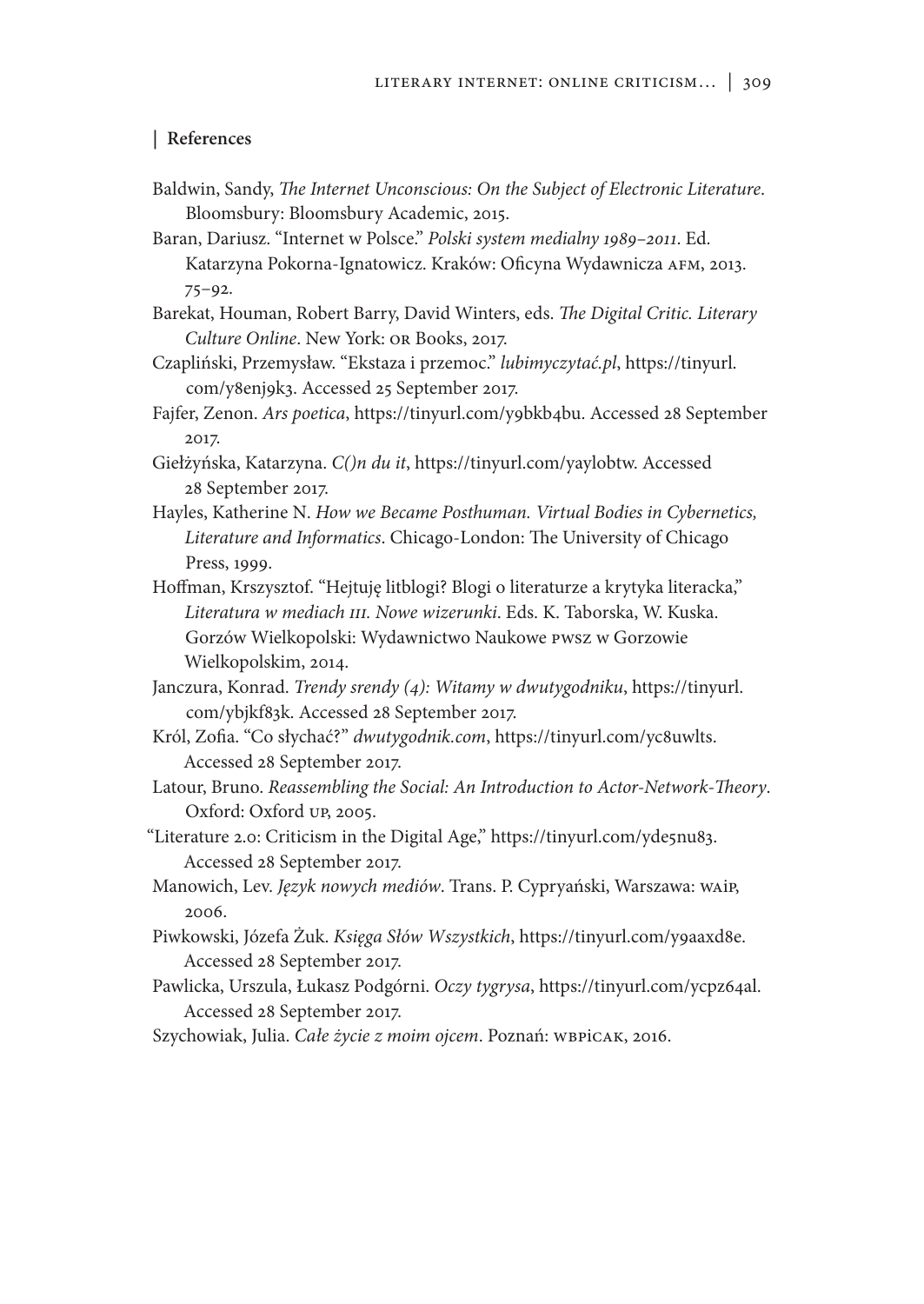# **| Abstrakt**

### Elżbieta Winiecka

# **Literacki Internet. Uwagi o krytyce i komunikacji literackiej w Sieci**

Artykuł poświęcony jest przemianom komunikacji literackiej w Internecie. Autorka opisuje, jak zmienia się krytyka literacka i jej rola w medium wirtualnym, wskazuje na głębokie zmiany kulturowe będące efektem rozwoju form komunikacji w mediach społecznościowych. Charakteryzuje również przekształcenia literatury, którym podlega ona w Internecie. Za sprawą nowych mediów narodziły się i rozwijają nowe gatunki literackie, ale również sama literatura zmienia swój status, przybierając często charakter hybrydyczny, lokując się na pograniczu sztuki słowa i mediów audiowizualnych. Zachodzące przemiany nie stanowią przy tym zagrożenia dla literatury drukowanej, są natomiast wyrazem siły oddziaływania Internetu na komunikację literacką oraz jej uczestników. Niezbędne są rezygnacja z łatwego wartościowania zachodzących procesów i skupienie się na ich rzetelnym opisie, analizie i interpretacji jako nowej, mało znanej części poszerzającego się pola literackiego.

**Słowa kluczowe:** literatura elektroniczna; komunikacja literacka online; Internet; życie literackie w Internecie; media literackie

### **| Abstract**

# Elżbieta Winiecka **Literary Internet: Online Criticism and Literary Communication**

This article is devoted to the transformations that literary communication has undergone on the Internet. The author describes how literary criticism and its role in the digital medium has changed, indicates the deep cultural changes resulting from the development of forms of communication in social media, and characterizes how the Internet has transformed literature. New media has given rise to new literary genres; it has also altered literature itself, recasting it in a hybrid form on the border between the literature and audiovisual media. The ongoing changes do not pose a threat to printed literature, but are an expression of the strength of the Internet's impact on literary communication and its participants. It is necessary to refrain from easy evaluations of the ongoing processes and to focus on accurately describing, analyzing and interpreting them as a new and relatively unknown part of the expanding literary field.